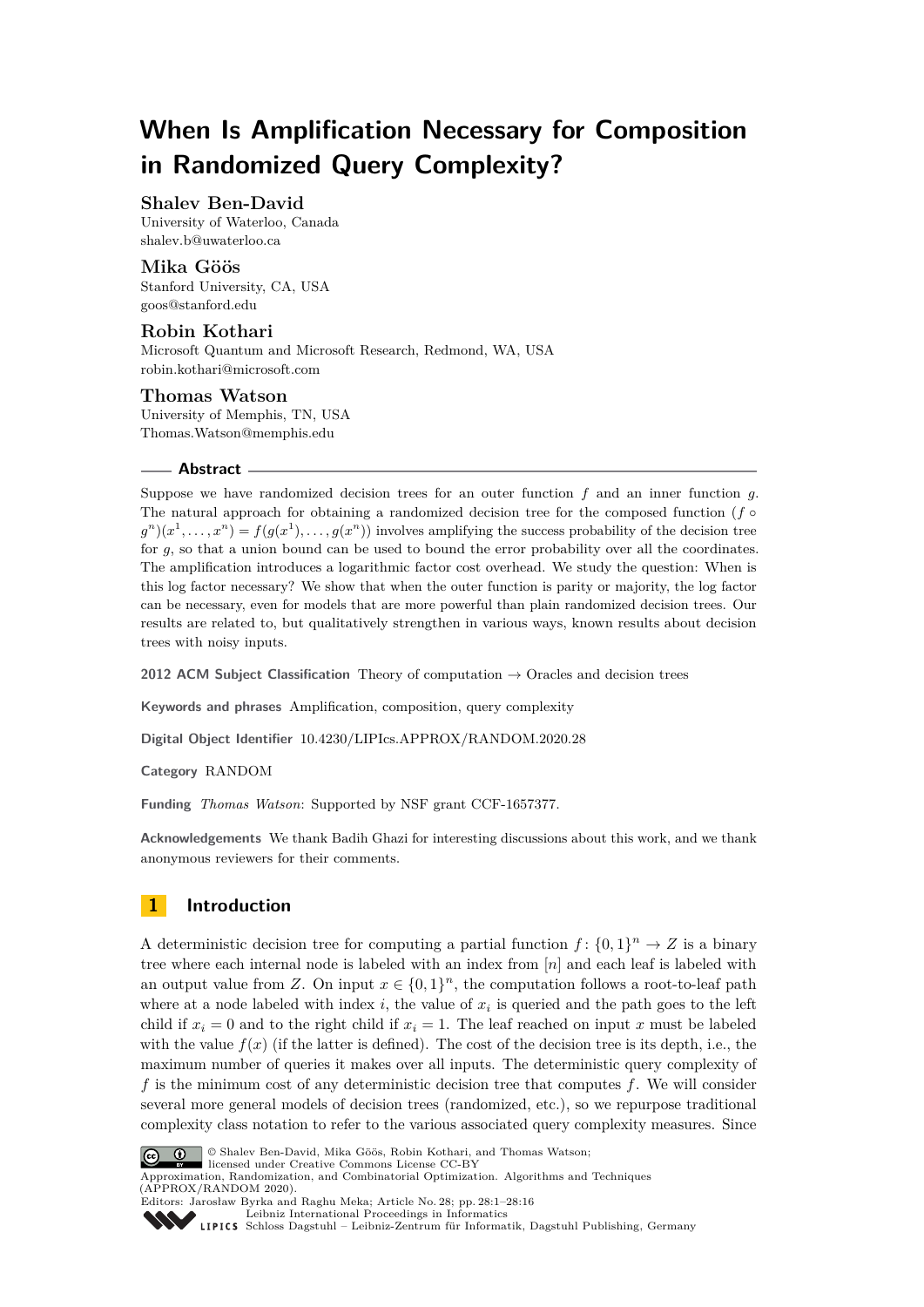#### **28:2 When Is Amplification Necessary for Composition in Randomized Query Complexity?**

P is the traditional complexity class corresponding to deterministic computation, we let  $P(f)$  denote the deterministic query complexity of f. (Some of the recent literature uses the notation  $P^{dt}(f)$ , but this paper deals exclusively with decision trees, so we drop the dt superscript.)

A randomized decision tree is a probability distribution over deterministic decision trees. Computing *f* with error  $\varepsilon$  means that for every input *x* (for which  $f(x)$  is defined), the probability that the output is not  $f(x)$  is at most  $\varepsilon$ . The cost of a randomized decision tree is the maximum depth of all the deterministic trees in its support. The randomized query complexity  $BPP_{\varepsilon}(f)$  is the minimum cost of any randomized decision tree that computes *f* with error  $\varepsilon$ . When we write  $BPP(f)$  with no  $\varepsilon$  specified, we mean  $\varepsilon = 1/3$ . A basic fact about randomized computation is that the success probability can be amplified, with a multiplicative overhead in cost, by running several independent trials and taking the majority vote of the outputs:  $BPP_{\epsilon}(f) \leq O(BPP(f) \cdot \log(1/\epsilon))$ . See [\[9\]](#page-13-0) for a survey of classic results on query complexity.

If  $f: \{0,1\}^n \to Z$  and  $g: \{0,1\}^m \to \{0,1\}$  are two partial functions, their composition is  $f \circ g^n : (\{0,1\}^m)^n \to Z$  where  $(f \circ g^n)(x^1, \ldots, x^n) \coloneqq f(g(x^1), \ldots, g(x^n))$  (which is defined iff  $g(x^i)$  is defined for all *i* and  $f(g(x^1), \ldots, g(x^n))$  is defined). How does the randomized query complexity of  $f \circ g^n$  depend on the randomized query complexities of  $f$  and  $g$ ? A simple observation is that to design a randomized decision tree for  $f \circ g^n$ , we can take a 1/6-error randomized decision tree for  $f$  and replace each query – say to the  $i<sup>th</sup>$  input bit of  $f$  – with a 1/6*n*-error randomized decision tree for evaluating  $g(x^i)$ . By a union bound, with probability at least 5*/*6 all of the (at most *n*) evaluations of *g* return the correct answer, and so with probability at least 2*/*3 the final evaluation of *f* is also correct. Since  $BPP_{1/6n}(g) \leq O(BPP_{1/n}(g))$ , we can write this upper bound as

<span id="page-1-0"></span>
$$
\mathsf{BPP}(f \circ g^n) \le O(\mathsf{BPP}(f) \cdot \mathsf{BPP}_{1/n}(g)) \le O(\mathsf{BPP}(f) \cdot \mathsf{BPP}(g) \cdot \log n). \tag{1}
$$

*When is this tight?* It will take some effort to suitably formulate this question. We begin by reviewing known related results.

## <span id="page-1-1"></span>**1.1 When is amplification necessary?**

As for general lower bounds (that hold for all *f* and *g*), much work has gone into proving lower bounds on  $BPP(f \circ g^n)$  in terms of complexity measures of f and g that are defined using models more powerful than plain randomized query complexity [\[16,](#page-14-0) [3,](#page-13-1) [6,](#page-13-2) [4,](#page-13-3) [5\]](#page-13-4). In terms of just  $BPP(f)$  and  $BPP(g)$ , the state-of-the-art is that  $BPP(f \circ g^n) \ge \Omega(BPP(f) \cdot \sqrt{BPP(g)})$ for all  $f$  and  $g$  [\[14\]](#page-13-5). Furthermore, it is known that the latter bound is sometimes tight: There exist partial boolean functions *f* and *g* such that  $BPP(f \circ g^n) \leq O(BPP(f) \cdot \sqrt{BPP(g)})$ and  $BPP(f)$ ,  $BPP(q) > \omega(1)$  $BPP(q) > \omega(1)$  [\[14,](#page-13-5) [5\]](#page-13-4). Thus (1) is far from being *always* tight, even without worrying about the need for amplification. However, it remains plausible that  $BPP(f \circ g^n) \geq$  $\Omega(BPP(f) \cdot BPP(g))$  holds for all *total f* and all partial *g*. We take this as a working conjecture in this paper. This conjecture has been confirmed for some specific outer functions *f*, such as the identity function ID:  $\{0,1\}^n \to \{0,1\}^n$  [\[21\]](#page-14-1) (this is called a "direct sum" result) and the boolean functions Or, Xor (parity), and Maj (majority) [\[17\]](#page-14-2). These results, however, do not address the need for amplification in the upper bound [\(1\)](#page-1-0). To formulate our question of whether [\(1\)](#page-1-0) is tight, a first draft could be:

**Question A**, with respect to a particular *f*: Is [\(1\)](#page-1-0) tight for *all* partial functions *g*?

This is not quite a fair question, for at least two reasons: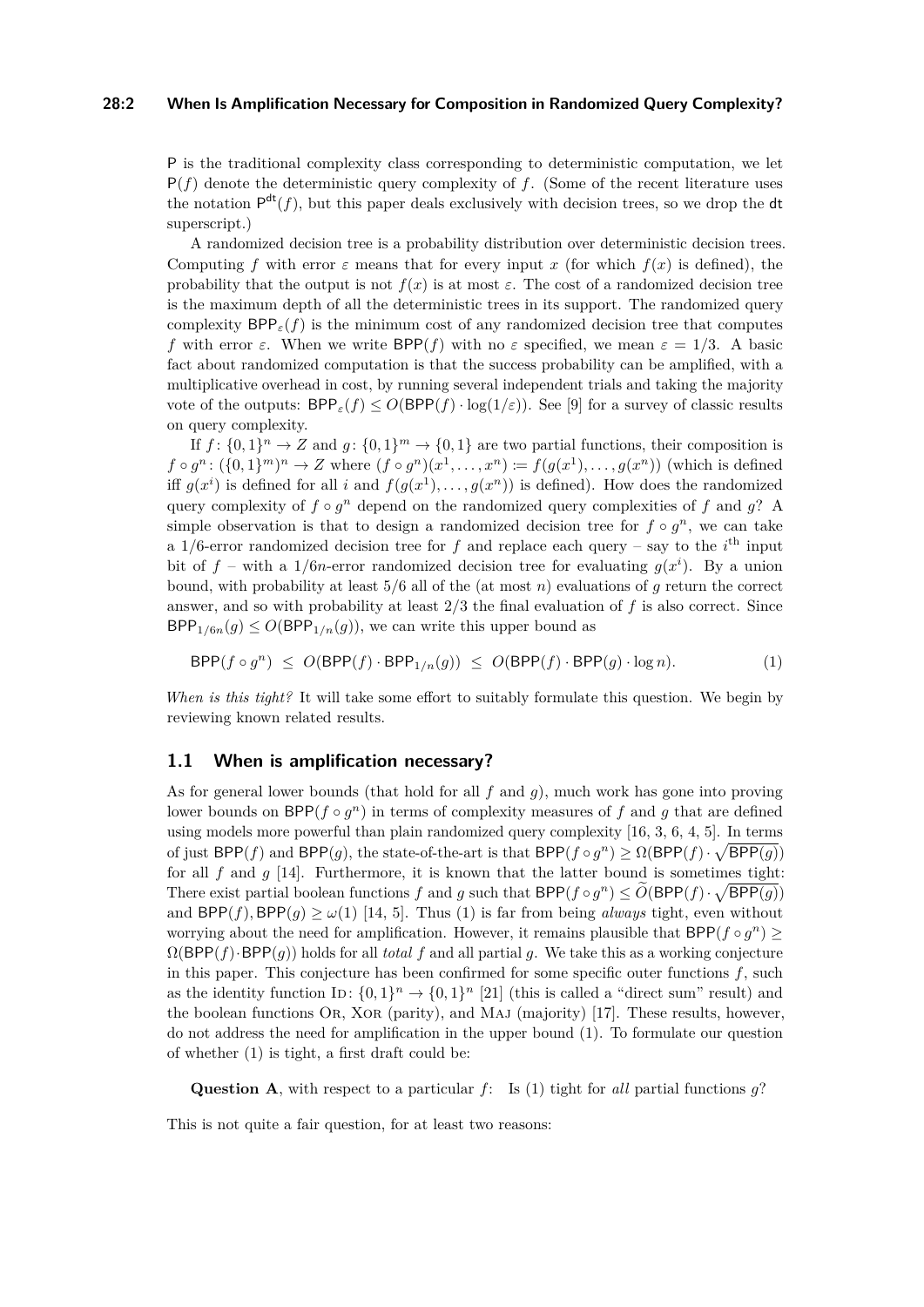- Regarding the first inequality in [\(1\)](#page-1-0): The simple upper bound actually shows  $BPP(f \circ g^n) \leq$  $O(BPP(f) \cdot BPP_{1/BPP(f)}(g))$  (the union bound is only over queries that take place, not over all possible queries). So for simplicity, let us restrict our attention to *f* satisfying  $BPP(f) \geq \Omega(n)$ , which is the case for ID, Or, XOR, and MAJ.
- Regarding the second inequality in [\(1\)](#page-1-0): Some functions *g* satisfy  $BPP_{1/n}(g) \leq o(BPP(g))$ .  $\log n$ ) (e.g., if  $P(g) \leq O(BPP(g))$ ). So for simplicity, let us restrict our attention to *g* satisfying  $BPP_{1/n}(g) \ge \Omega(BPP(g) \cdot \log n)$ , which (as we show later) is the case for two partial functions GAPOR and GAPMAJ defined as follows  $(|x|)$  denotes the Hamming weight of  $x \in \{0, 1\}^m$ :

$$
\text{GAPOR}(x) \coloneqq \begin{cases} 0 & \text{if } |x| = 0 \\ 1 & \text{if } |x| = m/2 \end{cases} \quad \text{and} \quad \text{GAPMAJ}(x) \coloneqq \begin{cases} 0 & \text{if } |x| = m/3 \\ 1 & \text{if } |x| = 2m/3 \end{cases}.
$$

Thus, a better formulation of Question A would be: Assuming  $BPP(f) \geq \Omega(n)$ , is [\(1\)](#page-1-0) tight for all partial *g* satisfying  $BPP_{1/n}(g) \ge \Omega(BPP(g) \cdot \log n)$ ? Even with these caveats, the answer is always "no." It will be instructive to examine a counterexample. Let WHICH:  $\{0,1\}^2 \rightarrow \{0,1\}$ be the partial function such that  $WHICH(y)$  indicates the location of the unique 1 in *y*, under the promise that  $|y| = 1$ . Then  $g = \text{WHICH} \circ \text{GAPOR}^2$  takes an input of length 2*m* with the promise that there are exactly  $m/2$  many 1s, either all in the left half or all in the right half, and outputs which half has the 1s. It turns out  $BPP(q) \leq O(1)$  and  $BPP_{1/n}(q) \geq \Omega(\log n)$ provided  $m \geq \log n$  (for similar reasons as GAPOR itself) and yet  $\mathsf{BPP}(f \circ g^n) \leq O(\mathsf{BPP}(f))$ for all  $f$ : To compute  $f \circ g^n$ , we can run an optimal randomized decision tree for  $f$  and whenever it queries  $g(x^i)$ , we repeatedly query uniformly random bit positions of  $x^i$  until we find a 1 (so the value of  $g(x^i)$  is determined by which half we found a 1 in). This has the same error probability as the randomized decision tree for *f*, and the total number of queries to the bits of  $(x^1, \ldots, x^n)$  is  $O(BPP(f))$  in expectation, because for each *i* it takes  $O(1)$  queries in expectation to locate a 1 in  $x^i$ . By Markov's inequality, with high constant probability this halts after only  $O(BPP(f))$  total queries. Thus by aborting the computation if it attempts to make too many queries, we obtain a randomized decision tree for  $f \circ g^n$ that always makes  $O(BPP(f))$  queries, with only a small hit in the error probability.

Blais and Brody [\[7\]](#page-13-6) adjust the statement of Question A so the answer becomes "yes" in the case  $f =$  ID. Specifically, they weaken the right-hand side in such a way that the above counterexample is ruled out. Defining<sup>[1](#page-2-0)</sup>  $\overline{BPP}_{\varepsilon}(g)$  similarly to  $BPP_{\varepsilon}(g)$  but where the cost of a randomized decision tree is the maximum over all inputs (on which *g* is defined) of the expected number of queries, we now have  $\overline{BPP}_{1/n}(g) \leq \overline{BPP}_0(g) \leq O(1)$  for the *g* from the counterexample. The theorem from [\[7\]](#page-13-6) is  $BPP(f \circ g^n) \ge \Omega(BPP(f) \cdot \overline{BPP}_{1/n}(g))$  when  $f = \text{Id},$ in other words,  $BPP(g^n) = \Omega(n \cdot \overline{BPP}_{1/n}(g))$  (a "strong direct sum" result). [\[7\]](#page-13-6) also explicitly asked whether similar results hold for other functions *f*. The corresponding conjecture for  $f = \text{OR}$  is false (as we note below) while for  $f = \text{XOR}$  and  $f = \text{MAJ}$  it remains open.

To make progress, we step back and ask a seemingly more innocuous version of the question:

**Question B**, with respect to a particular *f*: Is [\(1\)](#page-1-0) tight for *some* partial function *g*?

It turns out the answer is "no" for  $f = \text{OR}$  and is "yes" for both  $f = \text{XOR}$  and  $f = \text{MAJ}$ .

<span id="page-2-0"></span><sup>&</sup>lt;sup>1</sup> [\[7\]](#page-13-6) used the notation  $\overline{R}$  instead of  $\overline{BPP}$ .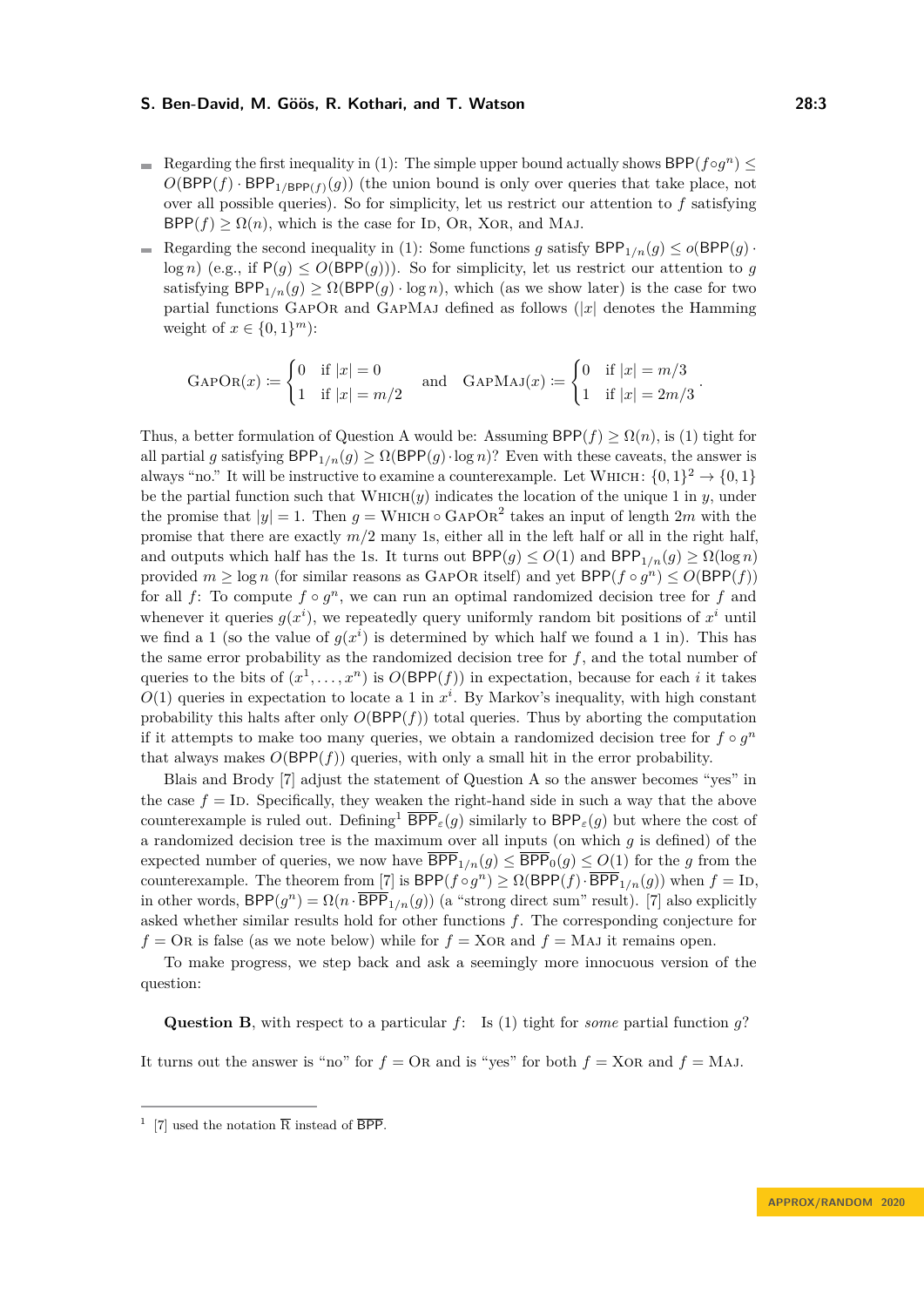#### **28:4 When Is Amplification Necessary for Composition in Randomized Query Complexity?**

## **1.2 Decision trees with noisy inputs**

Question B is related to "query complexity with noisy inputs" (introduced in [\[13\]](#page-13-7)), so let us review the latter model: When input bit  $y_i$  is queried, the wrong bit value is returned to the decision tree with some probability  $\leq 1/3$  (and the correct value of  $y_i$  is returned with the remaining probability). The "noise events" are independent across all queries, including multiple queries to the same input bit. Now the adversary gets to pick not only the input, but also the "noise probabilities." [\[13\]](#page-13-7) distinguishes between two extreme possibilites: A static adversary has a single common noise probability for all queries, while a dynamic adversary can choose a different noise probability for each node in the decision tree. In this paper we make a reasonable compromise: The adversary gets to choose a tuple of noise probabilities  $(\nu_1, \ldots, \nu_n)$ , and each query to  $y_i$  returns  $1 - y_i$  with probability exactly  $\nu_i$ . When a randomized decision tree computes f with error probability  $\varepsilon$ , that means for every input  $y \in \{0,1\}^n$  and every noise probability tuple  $(\nu_1, \ldots, \nu_n)$  (with  $\nu_i \leq 1/3$  for each *i*), the output is  $f(y)$  with probability  $\geq 1 - \varepsilon$  over the random noise and randomness of the decision tree. We invent the notation BPP<sup>∗</sup> (*f*) for the minimum cost of any randomized decision tree that computes *f* on noisy inputs, with error probability 1*/*3. We have  $BPP^*(f) \leq O(BPP(f) \cdot \log n) \leq O(n \log n)$  by repeating each query  $O(\log n)$  times and taking the majority vote (to drive the noise probabilities down to  $o(1/n)$ ), and using a union bound to absorb the noise probabilities into the error probability. The connection with composition is that  $BPP(f \circ g^n) \le BPP^*(f) \cdot BPP(g)$ , because to design a randomized decision tree for  $f \circ g^n$ , we can take a 1/3-error randomized decision tree for  $f$  with noisy inputs, and replace each query – say to  $y_i$  – with a 1/3-error randomized decision tree for evaluating  $g(x^i)$ .

There is a similar connection for 1-sided error and 1-sided noise. When a randomized decision tree has 1-sided error  $\varepsilon$ , that means on 0-inputs the output is wrong with probability 0, and on 1-inputs the output is wrong with probability at most *ε*. We let RP(*g*) denote the minimum cost of any randomized decision tree that computes *g* with 1-sided error 1/2. Similarly, 1-sided noise means that when input bit  $y_i$  is queried, if the actual value is  $y_i = 0$  then 1 is returned with probability 0, and if the actual value is  $y_i = 1$  then 0 is returned with probability  $\nu_i \leq 1/2$ . We invent the notation  $\text{BPP}^{\dagger}(f)$  for the minimum cost of any randomized decision tree that computes *f* on 1-sided noisy inputs, with 2 sided error probability 1/3. We have  $BPP(f) \le BPP^{\dagger}(f) \le BPP^*(f)$ . The connection  $\mathsf{BPP}(f \circ g^n) \leq \mathsf{BPP}^\dagger(f) \cdot \mathsf{RP}(g)$  holds like in the 2-sided noise setting. We officially record these observations:

<span id="page-3-1"></span> $\triangleright$  **Observation 1.** For all  $f$  and  $g$ ,

 $BPP(f \circ g^n) \leq BPP^*(f) \cdot BPP(g)$  *and*  $BPP(f \circ g^n) \leq BPP^{\dagger}(f) \cdot RP(g)$ *.* 

The upshot is that noisy upper bounds imply composition upper bounds, and composition lower bounds imply noisy lower bounds. There are many proofs of the result  $BPP^*(OR) \leq$ *O*(*n*) [\[13,](#page-13-7) [23,](#page-14-3) [25,](#page-14-4) [20\]](#page-14-5):

<span id="page-3-0"></span>■ Theorem 2 (OR never necessitates amplification). BPP<sup>\*</sup>(OR)  $\leq$  O(n) and thus for every *partial function g,*

 $BPP(OR \circ g^n) \leq O(n \cdot BPP(g)).$ 

[Theorem 2](#page-3-0) is not new, but in [Appendix A](#page-14-6) we provide a particularly clean and elementary proof (related to, but more streamlined than, the proof in [\[23\]](#page-14-3)). We mention that the proof straightforwardly generalizes to some other functions  $f$ , such as "odd-max-bit":  $\text{OMB}(y) = 1$ iff the highest index of any 1 in *y* is odd.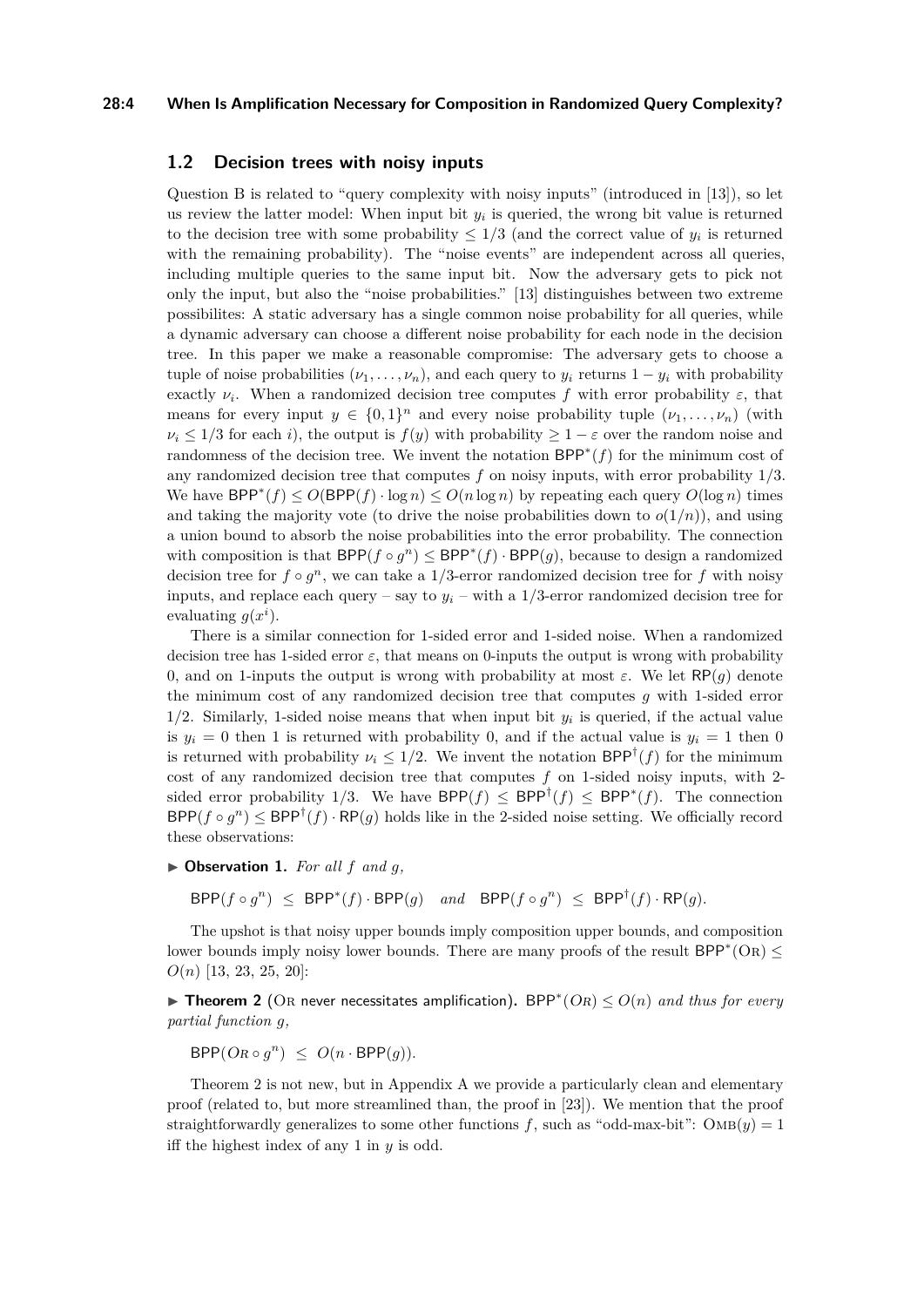We turn our attention to lower bounds. Various special-purpose techniques have been developed for proving query complexity lower bounds in the noisy setting [\[13,](#page-13-7) [12,](#page-13-8) [11,](#page-13-9) [20\]](#page-14-5). However, a conceptual consequence of [Observation 1](#page-3-1) is that special-purpose techniques are not generally necessary: We can just use techniques for lower bounding plain (non-noisy) randomized query complexity, applied to composed functions.

## <span id="page-4-1"></span>**1.3 Lower bound for parity**

[\[13\]](#page-13-7) proved that  $BPP^*(XOR)$  and  $BPP^*(MAJ)$  are  $\Omega(n \log n)$ . Although apparently not recorded in the literature, it is possible to generalize this result to show  $BPP^{\dagger}(\text{XOR})$  and  $BPP^{\dagger}(MAJ)$  are  $\Omega(n \log n)$ . However, we prove results even stronger than that, using the composition paradigm. Our results involve query complexity models that are more powerful than BPP, and even more powerful than the BPP model from [\[7\]](#page-13-6). This follows a theme from a lot of prior work: Since BPP query complexity is rather subtle, we can make progress by studying related models that are somewhat more "well-behaved."

- $\blacksquare$  As observed in [\[7\]](#page-13-6), the  $\overline{BPP}$  model is equivalent to one where the cost is the worst-case (rather than expected) number of queries, and a randomized decision tree is allowed to abort (i.e., output a special symbol  $\perp$ ) with at most a small constant probability, and the output should be correct with high probability conditioned on not aborting.
- $\blacksquare$  If we strengthen the above model by allowing the non-abort probability to be arbitrarily close to 0 (rather than close to 1), but require that the non-abort probabilities are approximately the same for all inputs (within some factor close to 1), the resulting model has been called 2WAPP ("2-sided weak almost-wide PP") [\[18,](#page-14-7) [17\]](#page-14-2). The "1-sided" version WAPP, defined later, will be relevant to us.
- $\blacksquare$  If we further strengthen the model by allowing the non-abort probabilities to be completely unrelated for different inputs (and still arbitrarily close to 0), the resulting model has been called PostBPP ("BPP with post-selection") [\[18,](#page-14-7) [10\]](#page-13-10).

We first consider the last of these models. PostBPP<sub> $\epsilon$ </sub> $(f)$  is the minimum cost of any randomized decision tree such that on every input  $x$  (for which  $f(x)$  is defined), the probability of outputting  $\perp$  is  $\lt 1$ , and the probability of outputting  $f(x)$  is  $\gt 1 - \varepsilon$  conditioned on not outputting  $⊥$ . Trivially, PostBPP( $f$ ) ≤ BPP( $f$ ). In fact, the PostBPP model is much more powerful than plain randomized query complexity; for example (noted in [\[18\]](#page-14-7)) it can efficiently compute the aforementioned odd-max-bit function:  $PostBPP(OMB) < 1$ .

For the noisy input setting,  $PostBPP^*$  and  $PostBPP^{\dagger}$  are defined in the natural way, and  $PostBPP(f \circ g^n) \leq PostBPP^*(f) \cdot BPP(g)$  and  $PostBPP(f \circ g^n) \leq PostBPP^{\dagger}(f) \cdot RP(g)$  hold like in [Observation 1.](#page-3-1)

In [Section 2](#page-6-0) we prove something qualitatively much stronger than BPP<sup>\*</sup>(XOR)  $\geq$  $\Omega(n \log n)$ :

<span id="page-4-0"></span> $\triangleright$  **Theorem 3** (XOR sometimes necessitates amplification). For some partial function g, *namely*  $q = \text{GAPMAJ}$  *with*  $m \geq \log n$ *,* 

 $\mathsf{PostBPP}(X \cap g^n) \ge \Omega(n \cdot \mathsf{BPP}_{1/n}(g)) \ge \Omega(n \log n \cdot \mathsf{BPP}(g)).$ 

*In particular,*  $\text{PostBPP}^*(XOR) \ge \Omega(n \log n)$ *.* 

Let us compare [Theorem 3](#page-4-0) to two previous results.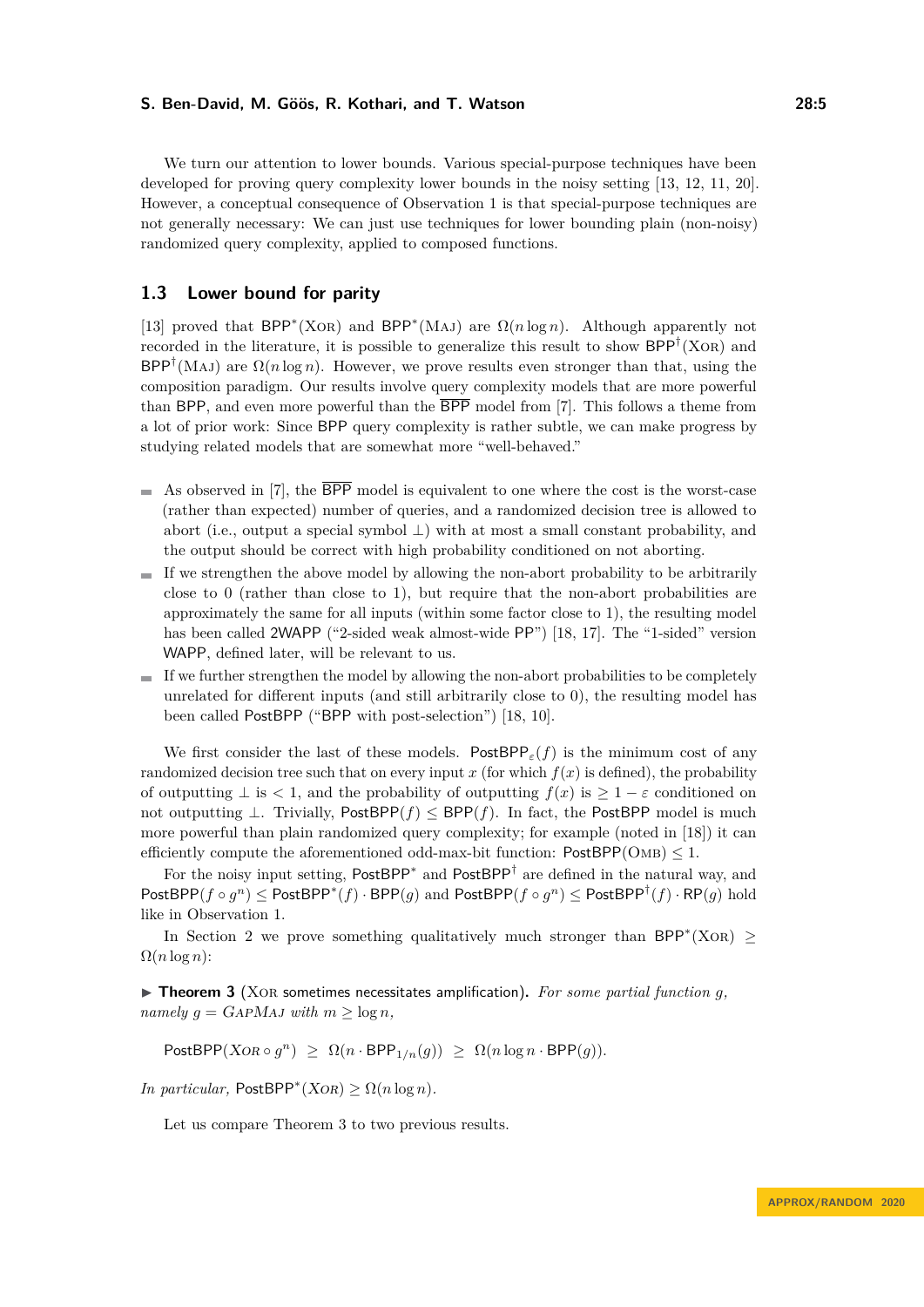#### **28:6 When Is Amplification Necessary for Composition in Randomized Query Complexity?**

- [\[12\]](#page-13-8) proved that  $\overline{BPP}^*(X\text{OR}) \geq \Omega(n \log n)$  and that this lower bound holds even in the average-case setting (i.e.,  $\Omega(n \log n)$  queries are needed in expectation to succeed with high probability over a uniformly random input, random noise, and randomness of the decision tree). Our proof of [Theorem 3](#page-4-0) is simpler than the proof in [\[12\]](#page-13-8) (though both proofs have a Fourier flavor), it also works in the average-case setting, and it yields a stronger result since the model is PostBPP instead of just BPP (and the lower bound holds for composition rather than just noisy inputs). [\[11\]](#page-13-9) presented a different simplified proof of the result from [\[12\]](#page-13-8), but that proof does not generalize to PostBPP<sup>\*</sup>.
- Our proof of [Theorem 3](#page-4-0) shows something analogous, but incomparable, to the strong direct sum from [\[7\]](#page-13-6). As we explain in [Section 2,](#page-6-0) our proof shows that  $PostBPP(XOR \circ g^n) \geq$  $\Omega(n \cdot \text{PostBPP}_{1/n}(q))$  holds for *all g* (thus addressing a version of our Question A). Compared to the [\[7\]](#page-13-6) result that  $\overline{\text{BPP}}(\text{ID} \circ g^n) \ge \Omega(n \cdot \overline{\text{BPP}}_{1/n}(g))$  for all *g*, our result has the advantages of working for  $f = XOR$  rather than  $f = ID$  and yielding a qualitatively stronger lower bound (PostBPP rather than  $\overline{BPP}$  on the left side), but the disadvantage of also requiring the qualitatively stronger type of lower bound on *g*. Our result shows that if amplifying *g* requires a log factor in a very strong sense (even PostBPP-type decision trees cannot avoid the log factor), then that log factor will be necessary when composing Xor with *g*.

## **1.4 Lower bound for majority**

Our main result strengthens the bound  $BPP^*(MAJ) \ge \Omega(n \log n)$  from [\[13\]](#page-13-7), mainly by holding for the stronger model WAPP (rather than just BPP), but also by directly handling 1-sided noise and by holding for composition rather than just noisy inputs.

WAPP<sub>ε</sub> $(f)$  is the minimum cost of any randomized decision tree such that for some  $t > 0$ , on input *x* the probability of outputting 1 is in the range  $[(1 - \varepsilon)t, t]$  if  $f(x) = 1$ , and in the range  $[0, \varepsilon t]$  if  $f(x) = 0$ . The  $\varepsilon$  subscript should always be specified, because unlike BPP and PostBPP, WAPP is not amenable to efficient amplification of the error parameter  $\varepsilon$  [\[18\]](#page-14-7). For every constant  $0 < \varepsilon < 1/2$ , we have  $\text{PostBPP}(f) \le O(\text{WAPP}_\varepsilon(f)) \le O(\text{BPP}(f)).$ 

WAPP-type query complexity has several aliases, such as "approximate conical junta degree" and "approximate query complexity in expectation," and it has recently played a central role in various randomized query (and communication) complexity lower bounds [\[22,](#page-14-8) [18,](#page-14-7) [16,](#page-14-0) [17\]](#page-14-2). One can think of WAPP as a nonnegative version of approximate polynomial degree (which corresponds to the class AWPP); in other words, it is a classical analogue of the polynomial method used to lower bound quantum algorithms.

For the noisy input setting,  $WAPP^*$  and  $WAPP^{\dagger}$  are defined in the natural way, and  $\mathsf{WAPP}_\varepsilon(f \circ g^n) \leq \mathsf{WAPP}_\varepsilon^*(f) \cdot \mathsf{BPP}(g)$  and  $\mathsf{WAPP}_\varepsilon(f \circ g^n) \leq \mathsf{WAPP}_\varepsilon^{\dagger}(f) \cdot \mathsf{RP}(g)$  hold like in [Observation 1.](#page-3-1) We prove the following theorem, which shows that WAPP sometimes requires amplification, even in the one-sided noise setting.

<span id="page-5-0"></span>▶ Theorem 4 (MAJ sometimes necessitates amplification). For some partial function *g*, *namely*  $g = \text{GAPOR with } m \geq \log n$ *, and some constant*  $\varepsilon > 0$ *,* 

 $\mathsf{WAPP}_\varepsilon(MAJ \circ g^n) \geq \Omega(n \cdot \mathsf{BPP}_{1/n}(g)) \geq \Omega(n \log n \cdot \mathsf{RP}(g)).$ 

*In particular,*  $\mathsf{WAPP}_\varepsilon^{\dagger}(MAJ) \ge \Omega(n \log n)$ *.* 

This theorem should be contrasted with the work of Sherstov about making polynomials robust to noise [\[27\]](#page-14-9). In that work, Sherstov showed that approximate polynomial degree never requires a log factor in the noisy input setting, nor in composition. That is to say, he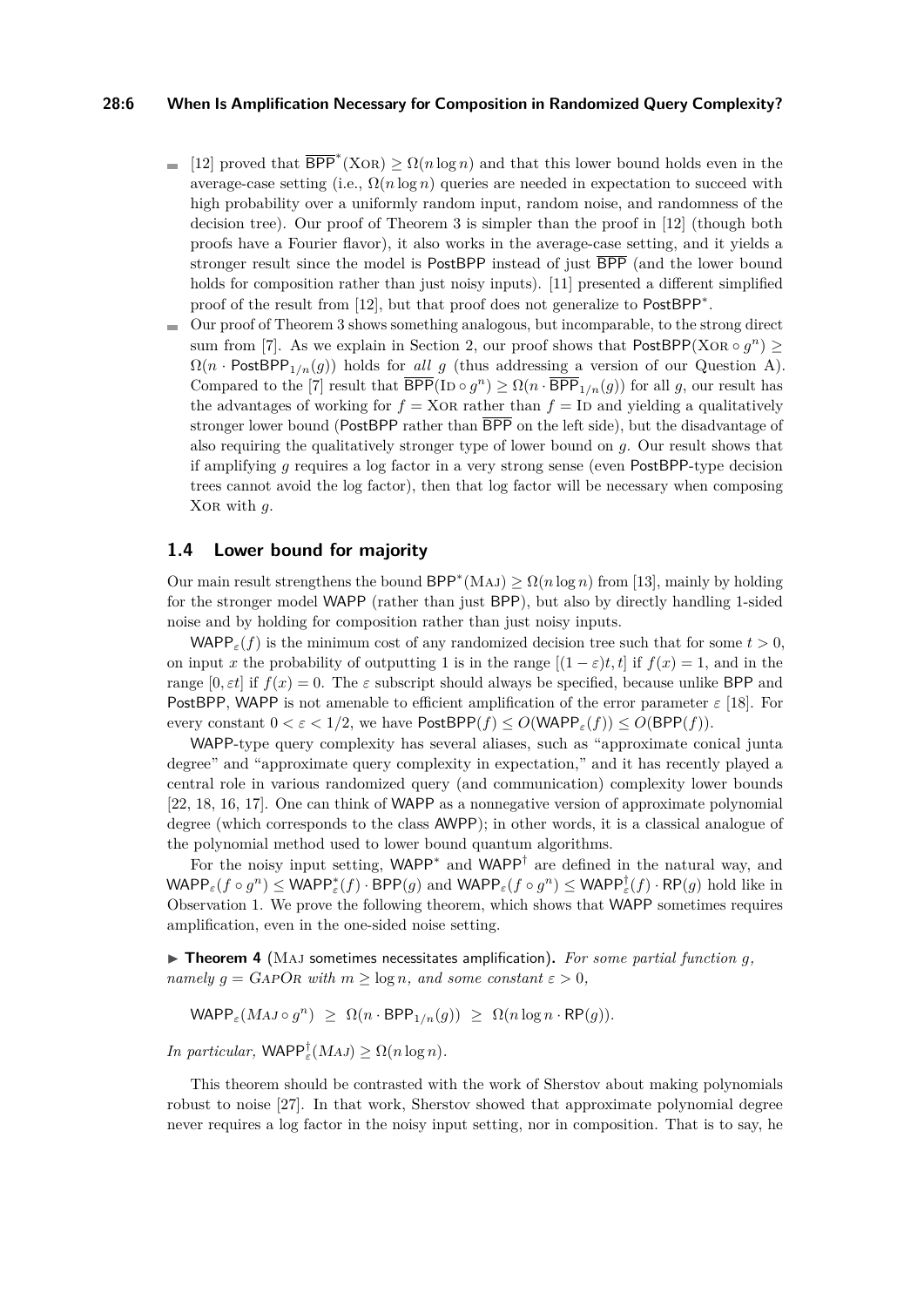improved the simple bound  $\text{AWPP}^*(f)$  ≤  $O(\text{AWPP}(f) \cdot \log n)$  to  $\text{AWPP}^*(f)$  ≤  $O(\text{AWPP}(f))$ for all Boolean functions *f*, and showed  $\text{AWPP}(f \circ g^n) \leq O(\text{AWPP}(f) \cdot \text{AWPP}(g))$ . In contrast, for conical juntas (nonnegative linear combinations of conjunctions), [Theorem 4](#page-5-0) shows that in a strong sense, the simple bound  $\text{WAPP}_\epsilon^*(f) \leq O(\text{WAPP}_\delta(f) \cdot \log n)$  (for all constants  $0 < \delta < \varepsilon < 1/2$  and total Boolean functions  $f$ ) cannot be improved: WAPP<sup>†</sup><sub> $\varepsilon$ </sub> $(f) \ge$  $\Omega(WAPP_0(f) \cdot \log n)$  for some constant  $\varepsilon$  and some total f, namely  $f = MAJ$ . Thus unlike polynomials, conical juntas cannot be made robust to noise.

Our proof of [Theorem 4](#page-5-0) (in [Section 3\)](#page-8-0) introduces some technical ideas that may be useful for other randomized query complexity lower bounds.

By a simple reduction, [Theorem 4](#page-5-0) for  $g = \text{GAPOR}$  implies the same for  $g = \text{GAPMAJ}$ (with  $BPP(g) = 1$  instead of  $RP(g) = 1$  at the end of the statement), but we do not know of a simpler direct proof for the latter result. [Theorem 4](#page-5-0) cannot be strengthened to have PostBPP in place of WAPP, because  $PostBPP(MAJ \circ GAPMAJ^n) \leq O(n)$ . However, [Theorem 4](#page-5-0) does hold with XOR in place of MAJ, by the same proof.

## <span id="page-6-0"></span>**2 Proof of [Theorem 3:](#page-4-0) Xor sometimes necessitates amplification**

We first discuss a standard technique for proving randomized query complexity lower bounds, which will be useful in the proof of [Theorem 3.](#page-4-0) For any conjunction  $C: \{0,1\}^k \to \{0,1\}$  and distribution D over  $\{0,1\}^k$ , we write  $C(\mathcal{D}) \coloneqq \mathbb{E}_{x \sim \mathcal{D}}[C(x)] = \mathbb{P}_{x \sim \mathcal{D}}[C(x) = 1]$ . The number of literals in a conjunction is called its width.

<span id="page-6-1"></span>▶ **Fact 5.** *Let*  $h: \{0,1\}^k \to \{0,1\}$  *be a partial function, and for each*  $z \in \{0,1\}$  *let*  $\mathcal{D}_z$  *be a distribution over*  $h^{-1}(z)$ *. Then for every*  $\varepsilon$  *there exist a conjunction C of width* PostBPP<sub> $\varepsilon$ </sub>(*h*) *and*  $a \, z \in \{0, 1\}$  *such that*  $\varepsilon \cdot C(\mathcal{D}_z) \geq (1 - \varepsilon) \cdot C(\mathcal{D}_{1-z})$  *and*  $C(\mathcal{D}_z) > 0$ *.* 

**Proof.** Abbreviate PostBPP*ε*(*h*) as *r*. Fix a randomized decision tree of cost *r* computing *h* with error  $\varepsilon$  conditioned on not aborting, and assume w.l.o.g. that for each outcome of the randomness, the corresponding deterministic tree is a perfect tree with  $2<sup>r</sup>$  leaves, all at depth *r*. Consider the probability space where we sample input *x* from the mixture  $\frac{1}{2}\mathcal{D}_0 + \frac{1}{2}\mathcal{D}_1$ , sample a deterministic decision tree *T* as an outcome of the randomized decision tree, and sample a uniformly random leaf  $\ell$  of  $T$ . Let  $A$  be the indicator random variable for the event that  $\ell$  is the leaf reached by  $T(x)$  and its label is  $h(x)$ . Let *B* be the indicator random variable for the event that  $\ell$  is the leaf reached by  $T(x)$  and its label is  $1 - h(x)$ . Conditioned on any particular *x* and *T*, the probability that  $\ell$  is the leaf reached by  $T(x)$ is  $2^{-r}$ . Thus conditioned on any particular *x*, if the non-abort probability is  $t_x > 0$  then  $\mathbb{E}[A \mid x] \geq 2^{-r}t_x(1-\varepsilon)$  and  $\mathbb{E}[B \mid x] \leq 2^{-r}t_x\varepsilon$  and thus  $\varepsilon \cdot \mathbb{E}[A \mid x] - (1-\varepsilon) \cdot \mathbb{E}[B \mid x] \geq 0$ . Over the whole probability space, we have  $\varepsilon \cdot \mathbb{E}[A] - (1 - \varepsilon) \cdot \mathbb{E}[B] > 0$ , so by linearity the same must hold conditioned on some particular *T* and  $\ell$  with  $\mathbb{E}[A | T, \ell] > 0$ . Let *C* be the conjunction of width *r* such that  $C(x) = 1$  iff  $T(x)$  reaches  $\ell$ , and let *z* be the label of  $\ell$ . Then we have  $C(\mathcal{D}_z) = \mathbb{E}[A | T, \ell \text{ and } h(x) = z] = 2 \cdot \mathbb{E}[A | T, \ell] > 0 \text{ and similarly } C(\mathcal{D}_{1-z}) = 2 \cdot \mathbb{E}[B | T, \ell].$ Thus

$$
\varepsilon \cdot C(\mathcal{D}_z) - (1 - \varepsilon) \cdot C(\mathcal{D}_{1-z}) = 2 \cdot (\varepsilon \cdot \mathbb{E}[A \mid T, \ell] + (1 - \varepsilon) \cdot \mathbb{E}[B \mid T, \ell]) \geq 0.
$$

<span id="page-6-2"></span>Now we work toward proving [Theorem 3.](#page-4-0) Throughout, *n* is the input length of Xor, and *m* is the input length of GAPMAJ. We have  $BPP(GAPMAJ) \leq 1$  by outputting the bit at a uniformly random position from the input. We describe one way of seeing that  $BPP_{1/n}(GAPMAJ) \geq \text{PostBPP}_{1/n}(GAPMAJ) \geq \Omega(\log n)$  provided  $m \geq \log n$ . For  $z \in \{0,1\}$ , define  $\mathcal{G}_z$  as the uniform distribution over  $\text{GapMAJ}^{-1}(z)$ .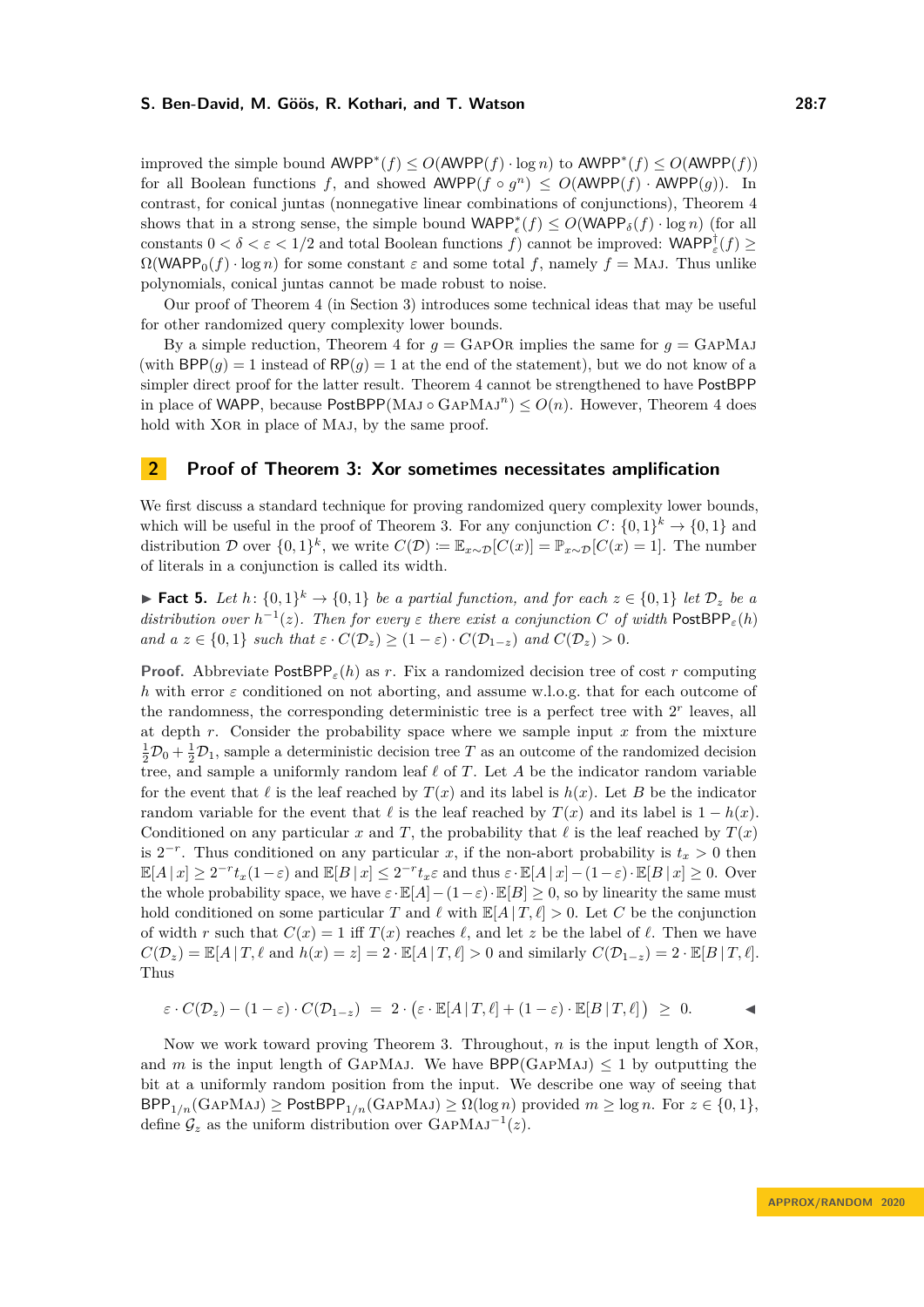#### **28:8 When Is Amplification Necessary for Composition in Randomized Query Complexity?**

▶ **Fact 6.** For every conjunction  $C: \{0,1\}^m \rightarrow \{0,1\}$  of width  $w ≤ m/7$  and for each *z* ∈ {0*,* 1}*,*

$$
C(\mathcal{G}_z) \leq 3^w \cdot C(\mathcal{G}_{1-z}).
$$

**Proof.** By symmetry we just consider  $z = 0$ . Suppose C has *u* positive literals and *v* negative literals  $(u + v = w)$ . Then

$$
C(\mathcal{G}_0) = {m-w \choose m/3-u}/ {m \choose m/3} \le {m-w \choose m/3}/ {m \choose m/3} = \frac{(2m/3)\cdot(2m/3-1)\cdots(2m/3-w+1)}{m\cdot(m-1)\cdots(m-w+1)} \le (2/3)^w,
$$
  
\n
$$
C(\mathcal{G}_1) = {m-w \choose m/3-v}/ {m \choose m/3} \ge {m-w \choose m/3-w}/ {m \choose m/3} = \frac{(m/3)\cdot(m/3-1)\cdots(m-2w+1)}{m\cdot(m-1)\cdots(m-w+1)}
$$
  
\n
$$
\ge \left(\frac{m/3-w}{m-w}\right)^w \ge \left(\frac{m/3-m/7}{m-m/7}\right)^w = (2/9)^w.
$$
  
\nthus  $C(\mathcal{G}_0)/C(\mathcal{G}_1) \le \left(\frac{2/3}{2/0}\right)^w = 3^w.$ 

Thus  $C(\mathcal{G}_0)/C(\mathcal{G}_1) \leq (\frac{2/3}{2/9})^w$ 

Combining [Fact 5](#page-6-1) and [Fact 6](#page-6-2) (using  $h = \text{GapMAJ}$ ,  $k = m$ ,  $\mathcal{D}_z = \mathcal{G}_z$ ,  $\varepsilon = 1/n$ , and  $w =$ PostBPP<sub> $\varepsilon$ </sub>(*h*)) implies that  $(1 - \varepsilon)/\varepsilon \leq 3^w$ , in other words we have PostBPP<sub>1/*n*</sub>(GAPMAJ) ≥  $\log_3(n(1-1/n))$  ≥  $\Omega(\log n)$ , provided  $w \leq m/7$ . If  $w > m/7$  then PostBPP<sub>1/n</sub>(GAPMAJ) ≥  $\Omega(\log n)$  holds anyway provided  $m \geq \log n$ .

Hence, our result can be restated as follows.

## <span id="page-7-0"></span> $\blacktriangleright$  **Theorem 3 (Restated).** PostBPP(XOR ◦ GAPMAJ<sup>n</sup>) ≥  $\Omega(n \log n)$  provided  $m \ge \log n$ *.*

**Proof.** We show PostBPP(XOR ◦ GAPMAJ<sup>n</sup>) >  $\frac{1}{14}n \log n$ . By [Fact 5](#page-6-1) (using  $h = \text{XOR}$  ◦ GAPMAJ<sup>n</sup>,  $k = nm$ , and  $\varepsilon = 1/3$ ) it suffices to exhibit for each  $z \in \{0, 1\}$  a distribution  $\mathcal{D}_z$ over  $(XOR \circ \text{GAPMAJ}^n)^{-1}(z)$ , such that for every conjunction *C* of width  $\leq \frac{1}{14}n \log n$  and for each  $z \in \{0,1\}$ , either  $C(\mathcal{D}_z) < 2C(\mathcal{D}_{1-z})$  or  $C(\mathcal{D}_z) = 0$ . Letting  $\mathcal{F}_z$  be the uniform distribution over  $XOR^{-1}(z)$ , define  $\mathcal{D}_z$  as the mixture over  $y \sim \mathcal{F}_z$  of  $\mathcal{G}_y := \mathcal{G}_{y_1} \times \cdots \times \mathcal{G}_{y_n}$  (i.e.,  $(x^1, \ldots, x^n) \sim \mathcal{G}_y$  is sampled by independently sampling  $x^i \sim \mathcal{G}_{y_i}$  for all *i*). Put succinctly,  $\mathcal{D}_z \coloneqq \mathbb{E}_{y \sim \mathcal{F}_z}[\mathcal{G}_y]$ . Letting  $\mathcal{G} \coloneqq \frac{1}{2}\mathcal{G}_0 + \frac{1}{2}\mathcal{G}_1$  and  $\mathcal{F} \coloneqq \frac{1}{2}\mathcal{F}_0 + \frac{1}{2}\mathcal{F}_1$  and  $\mathcal{D} \coloneqq \frac{1}{2}\mathcal{D}_0 + \frac{1}{2}\mathcal{D}_1$ , we have  $\mathcal{D} = \mathcal{G}^n$  since  $\mathcal{F}$  is uniform over  $\{0,1\}^n$ . Since  $C(\mathcal{D}) = \frac{1}{2}C(\mathcal{D}_0) + \frac{1}{2}C(\mathcal{D}_1)$ , our goal of showing  $\frac{a}{2}C(\mathcal{D}_0) < C(\mathcal{D}_1) < 2C(\mathcal{D}_0)$  or  $C(\mathcal{D}_0) = C(\mathcal{D}_1) = 0$ " is equivalent to showing " $\frac{2}{3}C(\mathcal{D}) < C(\mathcal{D}_1) < \frac{4}{3}C(\mathcal{D})$  or  $C(\mathcal{D}) = 0$ ."

Now consider any conjunction *C* of width  $w \leq \frac{1}{14}n \log n$  such that  $C(\mathcal{D}) > 0$ , and write  $C(x^1, \ldots, x^n) = \prod_i C_i(x^i)$  where  $C_i$  is a conjunction. Since  $C_i(\mathcal{G}) = \frac{1}{2}C_i(\mathcal{G}_0) + \frac{1}{2}C_i(\mathcal{G}_1)$ , for each  $y_i \in \{0,1\}$  we can write  $C_i(\mathcal{G}_{y_i}) = (1 + a_i(-1)^{y_i})C_i(\mathcal{G})$  for some number  $a_i$  with  $|a_i| \leq 1$ (so  $a_i \geq 0$  iff  $C_i(\mathcal{G}_0) \geq C_i(\mathcal{G}_1)$ ). Let  $w_i$  be the width of  $C_i$ , so  $\sum_i w_i = w \leq \frac{1}{14}n \log n$ . Then  $w_i \leq \frac{1}{7} \log n \leq m/7$  for at least  $n/2$  many values of *i*, and for such *i* note that by [Fact 6,](#page-6-2)  $C_i(\mathcal{G}_{y_i}) \leq 3^{(\log n)/7} \cdot C_i(\mathcal{G}_{1-y_i}) \leq n^{1/4} \cdot C_i(\mathcal{G}_{1-y_i})$  for each  $y_i \in \{0,1\}$ . The latter implies that  $|a_i| \leq 1 - 2/(n^{1/4} + 1) \leq 1 - n^{-1/4}$ . Thus

$$
\left|\prod_i a_i\right| \ = \ \prod_i |a_i| \ \le \ (1 - n^{-1/4})^{n/2} \ \le \ e^{-n^{3/4}/2} \ \le \ 1/4.
$$

For  $S \subseteq [n]$ , let  $\chi_S: \{0,1\}^n \to \{1,-1\}$  be the character  $\chi_S(y) \coloneqq \prod_{i \in S} (-1)^{y_i} = (-1)^{\sum_{i \in S} y_i}$ . Note that  $\mathbb{E}_{y \sim \mathcal{F}_1}[\chi_S]$  is 1 if *S* =  $\emptyset$ , is −1 if *S* = [*n*], and is 0 otherwise. Putting everything together,

$$
C(\mathcal{D}_1) = \mathbb{E}_{y \sim \mathcal{F}_1} [C(\mathcal{G}_y)] = \mathbb{E}_{y \sim \mathcal{F}_1} \left[ \prod_i C_i(\mathcal{G}_{y_i}) \right] = \mathbb{E}_{y \sim \mathcal{F}_1} \left[ \prod_i (1 + a_i(-1)^{y_i}) C_i(\mathcal{G}) \right]
$$
  
\n
$$
= \left( \prod_i C_i(\mathcal{G}) \right) \cdot \mathbb{E}_{y \sim \mathcal{F}_1} \left[ \sum_{S \subseteq [n]} \prod_{i \in S} a_i (-1)^{y_i} \right]
$$
  
\n
$$
= C(\mathcal{D}) \cdot \sum_{S \subseteq [n]} \left( \prod_{i \in S} a_i \right) \cdot \mathbb{E}_{y \sim \mathcal{F}_1} [\chi_S(y)]
$$
  
\n
$$
= C(\mathcal{D}) \cdot \left( 1 - \prod_{i \in [n]} a_i \right) \in C(\mathcal{D}) \cdot \left( 1 \pm 1/4 \right)
$$

which implies  $\frac{2}{3}C(\mathcal{D}) < C(\mathcal{D}_1) < \frac{4}{3}C(\mathcal{D})$  since we are assuming  $C(\mathcal{D}) > 0$ . This concludes the proof of [Theorem 3.](#page-7-0)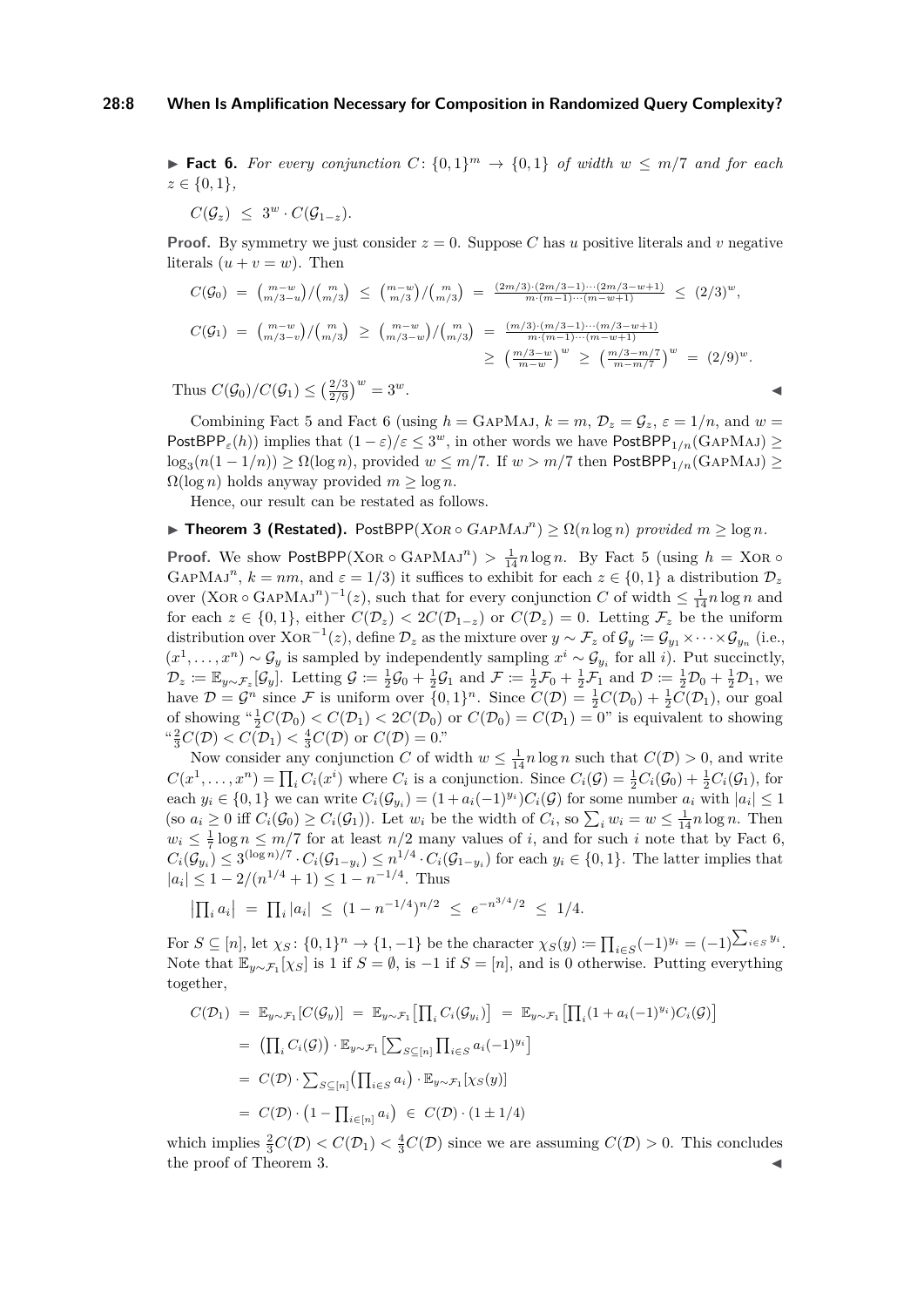Using strong LP duality (as in [\[15\]](#page-13-11)), it can be seen that [Fact 5](#page-6-1) is a tight lower bound method up to constant factors:  $\text{PostBPP}_{\varepsilon}(h) \geq \Omega(c)$  iff it is possible to prove this via [Fact 5](#page-6-1) by exhibiting "hard input distributions"  $\mathcal{D}_0$  and  $\mathcal{D}_1$  (as we did for GAPMAJ in [Fact 6\)](#page-6-2). Since this was the only property of *g* used in the proof of [Theorem 3,](#page-7-0) this implies that  $BPP(XOR \circ g^n) \geq PostBPP(XOR \circ g^n) \geq \Omega(n \cdot PostBPP_{1/n}(g))$  holds for all *g*, as we mentioned in [Subsection 1.3.](#page-4-1)

## <span id="page-8-0"></span>**3 Proof of [Theorem 4:](#page-5-0) Maj sometimes necessitates amplification**

We first discuss a standard technique for proving randomized query complexity lower bounds, which will be useful in the proof of [Theorem 4.](#page-5-0) For any conjunction  $C: \{0,1\}^k \to \{0,1\}$  and distribution D over  $\{0,1\}^k$ , we write  $C(\mathcal{D}) \coloneqq \mathbb{E}_{x \sim \mathcal{D}}[C(x)] = \mathbb{P}_{x \sim \mathcal{D}}[C(x) = 1]$ . The number of literals in a conjunction is called its width.

<span id="page-8-1"></span>▶ **Fact 7.** *Let h*:  $\{0,1\}$ <sup>*k*</sup> →  $\{0,1\}$  *be a partial function, and let*  $\mathcal{D}_0$ *,*  $\mathcal{D}_1$ *,*  $\mathcal{D}_2$  *be three* distributions, over  $h^{-1}(0)$ ,  $h^{-1}(1)$ , and  $h^{-1}(0) \cup h^{-1}(1)$  respectively. Then for every  $0 <$  $\varepsilon \leq 1/10$  *there exists a conjunction C of width*  $\mathsf{WAPP}_\varepsilon(h)$  *such that*  $C(\mathcal{D}_0) \leq \delta \cdot C(\mathcal{D}_1)$  *and*  $C(D_2) \leq (1+\delta) \cdot C(D_1)$  and  $C(D_1) > 0$ , where  $\delta := 2\sqrt{\varepsilon}$ .

The key calculation underlying the proof of [Fact 7](#page-8-1) is encapsulated in the following:

<span id="page-8-2"></span>**Fact 8.** Let  $P_0$ ,  $P_1$ ,  $P_2$  be three jointly distributed nonnegative random variables with  $\mathbb{E}[P_1] > 0$ *. For any*  $0 < \varepsilon \le 1/10$ *, if*  $\mathbb{E}[P_0] \le \varepsilon$  *and*  $\mathbb{E}[P_1] \ge 1 - \varepsilon$  *and*  $\mathbb{E}[P_2] \le 1$ *, then there exists an outcome o such that*  $P_0(o) \leq \delta \cdot P_1(o)$  *and*  $P_2(o) \leq (1 + \delta) \cdot P_1(o)$  *and*  $P_1(o) > 0$ *, where*  $\delta := 2\sqrt{\varepsilon}$ *.* 

**Proof of [Fact 8.](#page-8-2)** Let  $W := \{o : P_1(o) > 0\} \neq \emptyset$ . Suppose for contradiction that for every outcome *o* ∈ *W*, either *P*0(*o*) *> δ* ·*P*1(*o*) or *P*2(*o*) *>* (1+*δ*)·*P*1(*o*). Then *W* can be partitioned into events *U* and *V* such that  $P_0(o) > \delta \cdot P_1(o)$  for every  $o \in U$  and  $P_2(o) > (1 + \delta) \cdot P_1(o)$ for every  $o \in V$ . Letting  $I_U$  and  $I_V$  be the indicator random variables for these events, we have  $\mathbb{E}[P_1 \cdot I_U] + \mathbb{E}[P_1 \cdot I_V] = \mathbb{E}[P_1]$  and thus either:

 $\mathbb{E}[P_1 \cdot I_U] \geq \sqrt{\varepsilon} \cdot \mathbb{E}[P_1]$ , in which case

$$
\mathbb{E}[P_0] \geq \mathbb{E}[P_0 \cdot I_U] > \delta \cdot \mathbb{E}[P_1 \cdot I_U] \geq \delta \cdot \sqrt{\varepsilon} \cdot (1-\varepsilon) = 2\varepsilon(1-\varepsilon) > \varepsilon, \text{ or}
$$

 $\mathbb{E}[P_1 \cdot I_V] \geq (1 - \sqrt{\varepsilon}) \cdot \mathbb{E}[P_1]$ , in which case

$$
\mathbb{E}[P_2] \geq \mathbb{E}[P_2 \cdot I_V] > (1+\delta) \cdot \mathbb{E}[P_1 \cdot I_V] \geq (1+\delta) \cdot (1-\sqrt{\varepsilon}) \cdot (1-\varepsilon) > 1
$$

where the last inequality can be verified by a little calculus for  $0 < \varepsilon < 1/10$ . Both cases yield a contradiction.

**Proof of [Fact 7.](#page-8-1)** Abbreviate WAPP*ε*(*h*) as *r*. Fix a randomized decision tree of cost *r* computing *h* with error parameter  $\varepsilon$  and threshold  $t > 0$  (from the definition of WAPP), and assume w.l.o.g. that for each outcome of the randomness, the corresponding deterministic tree is a perfect tree with 2<sup>r</sup> leaves, all at depth *r*. Consider the probability space where we sample a deterministic decision tree *T* as an outcome of the randomized decision tree, and sample a uniformly random leaf  $\ell$  of *T*. For any outcome  $T, \ell$ , let  $C_{T,\ell}$  be the conjunction of width *r* such that  $C_{T,\ell}(x) = 1$  iff  $T(x)$  reaches  $\ell$ . Define three joint random variables  $P_0, P_1$ , *P*<sup>2</sup> as

$$
P_j(T,\ell) \ := \ \begin{cases} C_{T,\ell}(\mathcal{D}_j) & \text{if the label of } \ell \text{ is } 1 \\ 0 & \text{if the label of } \ell \text{ is } 0 \end{cases}.
$$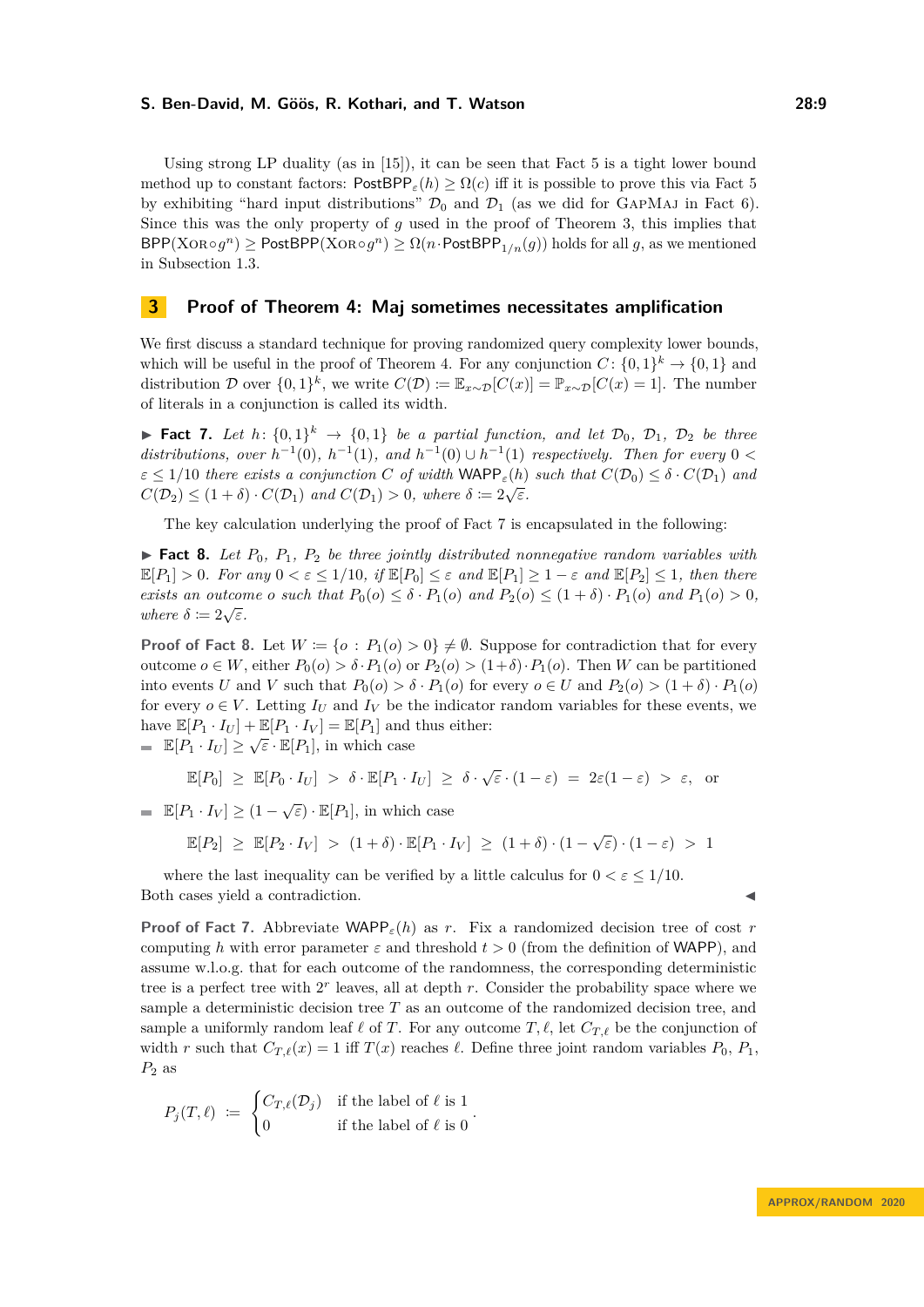#### **28:10 When Is Amplification Necessary for Composition in Randomized Query Complexity?**

Conditioned on any particular *x* and *T*, the probability that  $\ell$  is the leaf reached by  $T(x)$  is  $2^{-r}$ . Thus

$$
\mathbb{E}[P_j] = \mathbb{P}_{T,\ell,x \sim \mathcal{D}_j}[\ell \text{ is the leaf reached by } T(x) \text{ and its label is 1}]
$$
  
=  $\mathbb{E}_{x \sim \mathcal{D}_j} [2^{-r} \cdot \mathbb{P}_T[T(x) \text{ outputs 1}]]$ 

which implies  $\mathbb{E}[P_0] \leq 2^{-r}t\varepsilon$  and  $\mathbb{E}[P_1] \geq 2^{-r}t(1-\varepsilon)$  and  $\mathbb{E}[P_2] \leq 2^{-r}t$ . Applying [Fact 8](#page-8-2) to the scaled random variables  $(2^r/t)P_0$ ,  $(2^r/t)P_1$ ,  $(2^r/t)P_2$  yields an outcome  $T, \ell$  such that

$$
P_0(T,\ell) \leq \delta \cdot P_1(T,\ell) \quad \text{and} \quad P_2(T,\ell) \leq (1+\delta) \cdot P_1(T,\ell) \quad \text{and} \quad P_1(T,\ell) > 0.
$$

Since  $P_1(T, \ell) > 0$ , the label of  $\ell$  must be 1, so we get

$$
C_{T,\ell}(\mathcal{D}_0) \leq \delta \cdot C_{T,\ell}(\mathcal{D}_1) \quad \text{and} \quad C_{T,\ell}(\mathcal{D}_2) \leq (1+\delta) \cdot C_{T,\ell}(\mathcal{D}_1) \quad \text{and} \quad C_{T,\ell}(\mathcal{D}_1) > 0.
$$

J

Now we work toward proving [Theorem 4.](#page-5-0) Throughout, *n* is the input length of Maj, and *m* is the input length of GAPOR. We have  $\mathsf{RP}(\mathsf{GAPOR}) \leq 1$  by outputting the bit at a uniformly random position from the input. We describe one way of seeing that  $BPP_{1/n}(GAPOR) \geq WAPP_{1/n}(GAPOR) \geq \Omega(\log n)$  provided  $m \geq \log n$  (this cannot be shown via [Fact 5\)](#page-6-1). For  $z \in \{0,1\}$ , define  $\mathcal{G}_z$  as the uniform distribution over  $\text{GAPOR}^{-1}(z)$ .

<span id="page-9-0"></span>▶ **Fact 9.** *For every conjunction*  $C: \{0, 1\}^m \rightarrow \{0, 1\}$ *:* 

- (i)  $C(\mathcal{G}_0) \in \{0, 1\}.$
- (ii) *If*  $C(\mathcal{G}_0) = 1$  *and C has width*  $w \leq m/4$  *then*  $C(\mathcal{G}_1) \geq 3^{-w}$ *.*

**Proof.** (i): Note that  $\mathcal{G}_0$  is supported entirely on the input  $0^m$ . If C has a positive literal then  $C(\mathcal{G}_0) = 0$ . If *C* has only negative literals then  $C(\mathcal{G}_0) = 1$ .

*(ii)*: Suppose *C* has *w* negative literals and no positive literals. Then

$$
C(\mathcal{G}_1) = {m-w \choose m/2} / {m \choose m/2} = \frac{(m/2) \cdot (m/2 - 1) \cdots (m/2 - w + 1)}{m \cdot (m-1) \cdots (m-w+1)} \ge \left(\frac{m/2 - w}{m-w}\right)^w \ge \left(\frac{m/2 - m/4}{m-m/4}\right)^w = 3^{-w}.
$$

Combining [Fact 7](#page-8-1) and [Fact 9](#page-9-0) (using  $h = \overline{GAPOR}$ ,  $k = m$ ,  $\mathcal{D}_0 = \mathcal{G}_1$ ,  $\mathcal{D}_1 = \mathcal{G}_0$ ,  $\mathcal{D}_2$ is not needed,  $\varepsilon = 1/n$ , and  $w = \text{WAPP}_\varepsilon(h)$  implies that  $3^{-w} \leq \delta$ , in other words  $\mathsf{WAPP}_{1/n}(\overline{\mathrm{GAPOR}}) \geq \log_3(1/(2\sqrt{1/n})) \geq \Omega(\log n)$ , provided  $w \leq m/4$ . If  $w > m/4$  then  $WAPP_{1/n}(\overline{GAPOR}) \ge \Omega(\log n)$  holds anyway provided  $m \ge \log n$ .

Hence, our result can be restated as follows.[2](#page-9-1)

<span id="page-9-2"></span>**Fineorem 4 (Restated).** WAPP<sub>ε</sub>(MAJ  $\circ$  GAPOR<sup>n</sup>)  $\geq \Omega(n \log n)$  for some constant  $\varepsilon > 0$ *provided*  $m \geq \log n$ *.* 

We show  $\text{WAPP}_{1/36}(\text{MAJ} \circ \text{GAPOR}^n) > \frac{1}{16}n \log n$ . By [Fact 7](#page-8-1) (using  $h = \text{MAJ} \circ \text{GAPOR}^n$ ,  $k = nm$ ,  $\varepsilon = 1/36$ , and  $\delta = 1/3$ ) it suffices to exhibit distributions  $\mathcal{D}_0$ ,  $\mathcal{D}_1$ ,  $\mathcal{D}_2$  over  $h^{-1}(0)$ ,  $h^{-1}(1)$ , and  $h^{-1}(0) \cup h^{-1}(1)$  respectively, such that for every conjunction *C* of width  $\leq \frac{1}{16}n\log n$ , either  $C(\mathcal{D}_0) > \frac{1}{3}C(\mathcal{D}_1)$  or  $C(\mathcal{D}_2) > \frac{4}{3}C(\mathcal{D}_1)$  or  $C(\mathcal{D}_1) = 0$ . Assume *n* is

<span id="page-9-1"></span><sup>2</sup> Properties *(i)* and *(ii)* from [Fact 9](#page-9-0) are somewhat stronger than necessary for the proof of [Theorem 4](#page-5-0) to go through. The proof works, with virtually no modification, for any *g* satisfying the following for some distributions  $\mathcal{G}_z$  over  $g^{-1}(z)$  ( $z \in \{0,1\}$ ): For every conjunction  $C$ : {0, 1}<sup>m</sup>  $\rightarrow$  {0, 1} such that  $C(\mathcal{G}_0)$  > 0, we have  $C(\mathcal{G}_1) \leq C(\mathcal{G}_0)$  and if furthermore *C* has width  $w \leq m/4$  then  $C(\mathcal{G}_1) \geq 2^{-O(w)} \cdot C(\mathcal{G}_0)$ .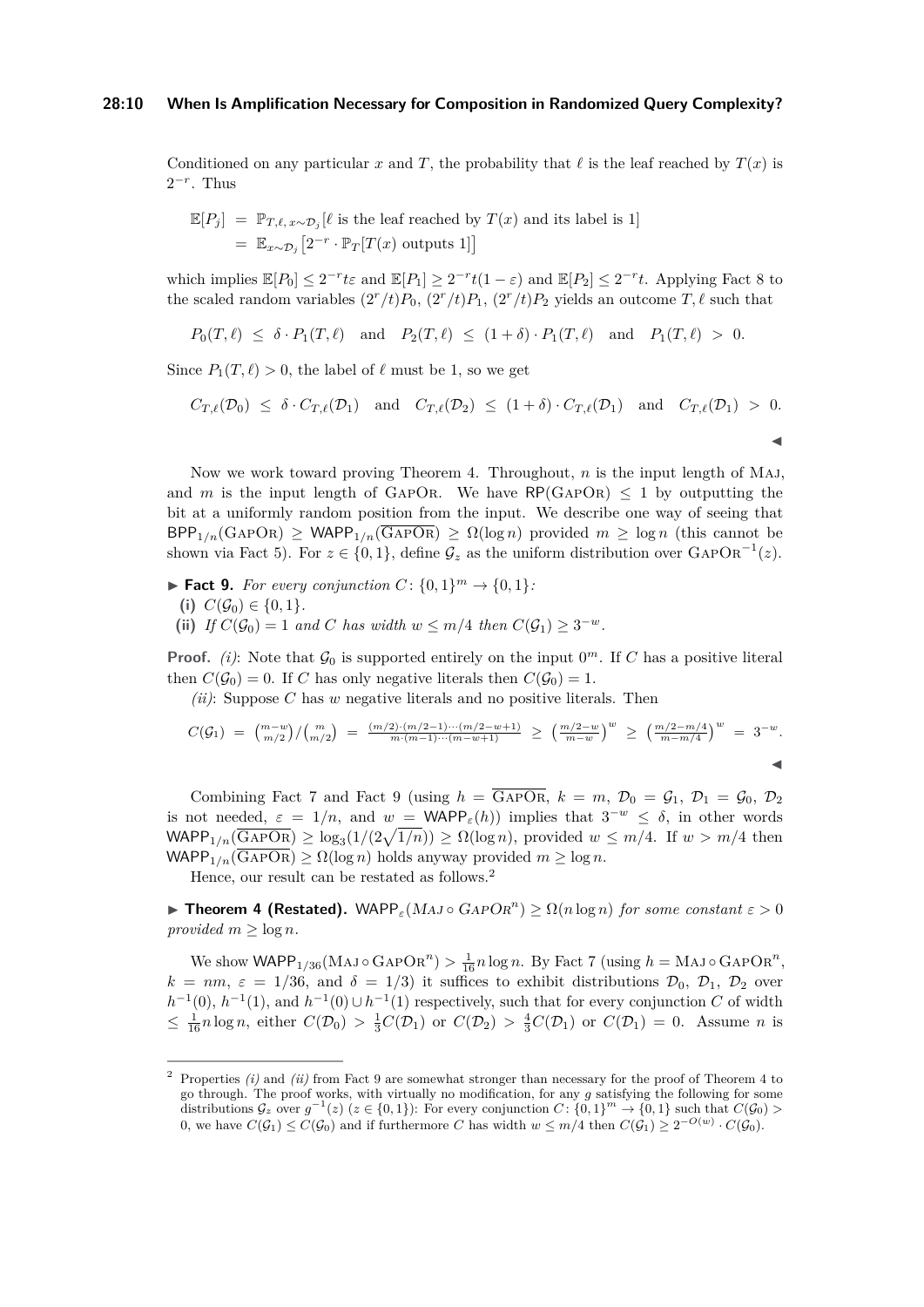even and for the tiebreaker,  $\text{Maj}(y) = 1$  if  $|y| = n/2$ . For  $\zeta \in \{0, 1, 2\}$  letting  $\mathcal{F}_{\zeta}$  be the uniform distribution over all  $y \in \{0,1\}^n$  with  $|y| = n/2 - 1 + \zeta$  (so  $\mathcal{F}_0$ ,  $\mathcal{F}_1$ ,  $\mathcal{F}_2$  are over  $MAJ^{-1}(0)$ ,  $MAJ^{-1}(1)$ ,  $MAJ^{-1}(1)$  respectively), define  $\mathcal{D}_{\zeta}$  as the mixture over  $y \sim \mathcal{F}_{\zeta}$  of  $\mathcal{G}_y := \mathcal{G}_{y_1} \times \cdots \times \mathcal{G}_{y_n}$  (i.e.,  $(x^1, \ldots, x^n) \sim \mathcal{G}_y$  is sampled by independently sampling  $x^i \sim \mathcal{G}_{y_i}$ for all *i*). Put succinctly,  $\mathcal{D}_{\zeta} := \mathbb{E}_{y \sim \mathcal{F}_{\zeta}}[\mathcal{G}_y].$ 

Now consider any conjunction *C* of width  $w \leq \frac{1}{16}n \log n$ , and write  $C(x^1, \ldots, x^n)$  =  $\prod_i C_i(x^i)$  where  $C_i$  is a conjunction. By [Fact 9.](#page-9-0)*(i)*, [*n*] can be partitioned into  $A \cup B$  such that  $C_i(\mathcal{G}_0) = 1$  for all  $i \in A$ , and  $C_i(\mathcal{G}_0) = 0$  for all  $i \in B$ . Abbreviate  $C_i(\mathcal{G}_1)$  as  $c_i$ , and for  $S \subseteq [n]$  write  $c_S \coloneqq \prod_{i \in S} c_i$ . Identify  $y \in \{0,1\}^n$  with  $Y \coloneqq \{i : y_i = 1\}$ , so  $|y| = |Y|$ . Let the uniform distribution over all size-*s* subsets of *S* be denoted by  $\binom{S}{s}$ , so  $y \sim \mathcal{F}_\zeta$  corresponds to *Y* ∼ (<sub>*n*/2-1</sub>  $n/2-1+\zeta$ . Let  $I_{Y\supseteq B} := \prod_{i\notin Y} C_i(\mathcal{G}_0)$  be the indicator random variable for the event *Y*  $\supseteq$  *B*. Now for  $\zeta \in \{0, 1, 2\},\$ 

$$
C(\mathcal{D}_{\zeta}) = \mathbb{E}_{y \sim \mathcal{F}_{\zeta}}[C(\mathcal{G}_{y})] = \mathbb{E}_{y \sim \mathcal{F}_{\zeta}}[\prod_{i} C_{i}(\mathcal{G}_{y_{i}})] = \mathbb{E}_{Y \sim {n/2-1+\zeta \choose n/2-1+\zeta}}[c_{Y} \cdot I_{Y \supseteq B}]
$$
  
= 
$$
\underbrace{\mathbb{P}_{Y \sim {n/2-1+\zeta \choose n/2-1+\zeta}}[Y \supseteq B] \cdot c_{B} \cdot \underbrace{\mathbb{E}_{S \sim {n/2-1+\zeta-|B| \choose n/2-1+\zeta-|B|}}[c_{S}]}_{q_{\zeta}}.
$$

If  $c_B = 0$  then  $C(\mathcal{D}_1) = 0$ , so assume  $c_B > 0$ . Factoring out  $c_B$  and defining  $p_\zeta$  and  $q_\zeta$ as above (but  $q_\zeta$  is undefined if  $p_\zeta = 0$ ), our goal is to show that either  $p_0q_0 > \frac{1}{3}p_1q_1$  or  $p_2q_2 > \frac{4}{3}p_1q_1$  or  $p_1q_1 = 0$ . There are three cases depending on whether |*B*| is greater than, equal to, or less than  $n/2$ . First we collect some generally useful properties:

<span id="page-10-0"></span> $\triangleright$  Claim 10.

(i)  $p_0 = \frac{n/2 - |B|}{n/2}$  $\frac{2-|B|}{n/2} \cdot p_1$  and  $p_1 = \frac{n/2+1-|B|}{n/2+1} \cdot p_2$ . (ii)  $0 < q_1 \leq \sqrt{n} \cdot q_2$  if  $q_1$  is defined.

Proof. *(i)*: We just consider  $p_0$  vs.  $p_1$  since  $p_1$  vs.  $p_2$  is similar. Imagine sampling  $Y_1 \sim \binom{[n]}{n!}$  $\binom{[n]}{n/2}$ and then obtaining the set  $Y_0$  by removing a uniformly random  $i \in Y_1$ . If  $Y_1 \supseteq B$ , then *Y*<sub>0</sub> ⊇ *B* when  $i \in Y_1 \setminus B$ , which happens with probability  $\frac{n/2-|B|}{n/2}$  (assuming  $|B| \le n/2$ ; if  $|B| > n/2$  then  $p_0 = p_1 = 0$ ). Thus

$$
p_0 = \mathbb{P}[Y_0 \supseteq B] = \mathbb{P}[Y_0 \supseteq B | Y_1 \supseteq B] \cdot \mathbb{P}[Y_1 \supseteq B] = \frac{n/2 - |B|}{n/2} \cdot p_1.
$$

*(ii)*: Let  $w_i$  be the width of  $C_i$ , so  $\sum_i w_i = w \leq \frac{1}{16}n \log n$ . Then  $w_i \leq \frac{1}{4} \log n \leq m/4$  for at least  $3n/4$  many values of *i*, and for such *i* note that by [Fact 9.](#page-9-0)*(ii)*,  $c_i \geq 3^{-(\log n)/4} \geq n^{-2/5}$  if *i* ∈ *A*. This implies that if we sample a uniformly random *i* from any  $A' \subseteq A$  with  $|A'| = n/2$ (note that  $|A| \ge n/2$  if  $q_1$  is defined) then  $\mathbb{E}_{i \in A'}[c_i] \ge \frac{1}{2} \cdot n^{-2/5} + \frac{1}{2} \cdot 0 \ge 1/\sqrt{n}$ . Now to relate *q*<sup>2</sup> and *q*1,

$$
q_2 = \mathbb{E}_{S \sim (n/2 - |B|)} [c_S \cdot \mathbb{E}_{i \in A \sim S} [c_i]] \geq \mathbb{E}_{S \sim (n/2 - |B|)} [c_S / \sqrt{n}] = q_1 / \sqrt{n}
$$

where the inequality uses  $|A \setminus S| = (n - |B|) - (n/2 - |B|) = n/2$ . Furthermore,  $q_1 > 0$  if  $q_1$ is defined, because  $n/2 - |B| \le |A| - n/4$  and thus there exists an  $S \subseteq A$  with  $|S| = n/2 - |B|$ and  $c_i \ge n^{-2/5} > 0$  for all  $i \in S$ , hence  $c_S > 0$ . (A similar argument shows  $0 < q_0 \le \sqrt{n} \cdot q_1$ if  $q_0$  is defined, but we will not need that.)

**Case**  $|B| > n/2$ . In this case,  $p_1 = 0$  so we are done.

**Case**  $|B| = n/2$ . By [Claim 10,](#page-10-0)  $p_2 = p_1 \cdot (n/2 + 1)$  and  $q_2 \ge q_1/\sqrt{n} > 0$  and thus  $p_2q_2 \geq p_1q_1 \cdot (n/2+1)/\sqrt{n} > \frac{4}{3}p_1q_1.$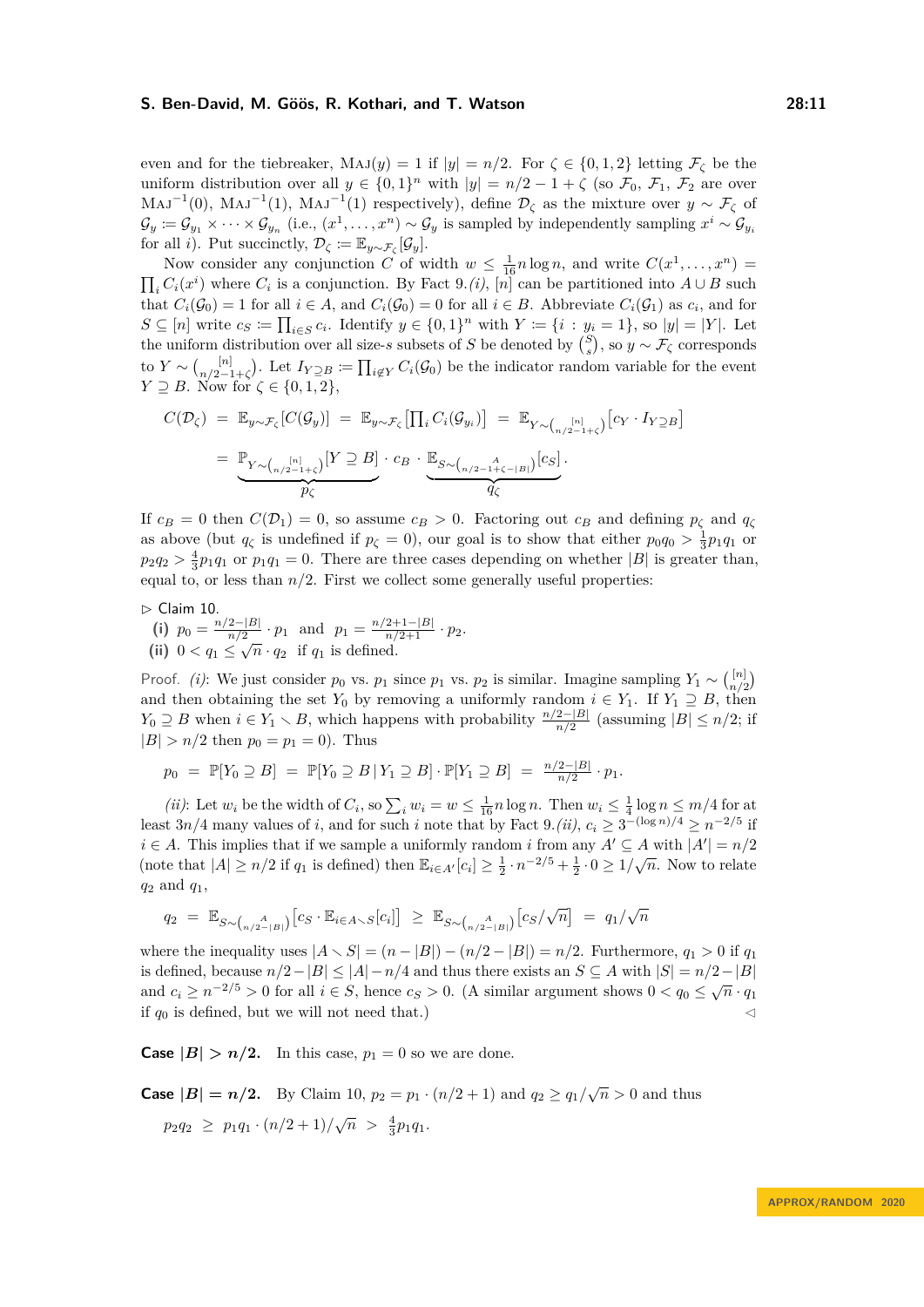**Case**  $|B| < n/2$ . We will show that  $\frac{p_0}{p_1} \geq \frac{1}{2} \cdot \frac{p_1}{p_2}$  and  $\frac{q_2}{q_1} \geq \frac{9}{10} \cdot \frac{q_1}{q_0}$ , which yields the punchline: If  $p_0q_0 \n\t\leq \frac{1}{3}p_1q_1$  then  $\frac{q_2}{q_1} \geq \frac{9}{10} \cdot \frac{q_1}{q_0} \geq \frac{9}{10} \cdot 3 \cdot \frac{p_0}{p_1} \geq \frac{9}{10} \cdot 3 \cdot \frac{1}{2} \cdot \frac{p_1}{p_2} > \frac{4}{3} \cdot \frac{p_1}{p_2}$  and thus  $p_2q_2 > \frac{4}{3}p_1q_1$ . First,  $\frac{p_0}{p_1} \geq \frac{1}{2} \cdot \frac{p_1}{p_2}$  follows from [Claim 10.](#page-10-0)*(i)* using  $|B| \leq n/2 - 1$ :

$$
\tfrac{p_0}{p_1} \; = \; \tfrac{n/2 + 1}{n/2} \cdot \tfrac{n/2 - |B|}{n/2 + 1 - |B|} \cdot \tfrac{p_1}{p_2} \; \ge \; 1 \cdot \tfrac{n/2 - (n/2 - 1)}{n/2 + 1 - (n/2 - 1)} \cdot \tfrac{p_1}{p_2} \; = \; \tfrac{1}{2} \cdot \tfrac{p_1}{p_2}.
$$

It just remains to show  $\frac{q_2}{q_1} \geq \frac{9}{10} \cdot \frac{q_1}{q_0}$ . Henceforth let  $s := n/2 - 1 - |B| \geq 0$ . The experiment  $S \sim {A \choose s+2}$  in the definition of  $q_2$  can alternatively be viewed as:

Sample  $S_0 \sim {A \choose s}$ .

Sample  $i \in A \setminus S_0$  u.a.r. and let  $S_1 := S_0 \cup \{i\}.$ 

■ Sample  $j \in A \setminus S_1$  u.a.r. and let  $S = S_2 := S_1 \cup \{j\}.$ 

That is, *i* and *j* are sampled without replacement. We consider an "ideal" (easier to analyze) version of this experiment that samples *i* and *j* with replacement, in other words, the third step becomes:

Sample  $j \in A \setminus S_0$  u.a.r. and let  $S_2^* \coloneqq S_1 \cup \{j\}.$ 

Now  $S_2^*$  is a *multiset*, which may have two copies of *i*, in which case the product  $c_{S_2^*}$  has two factors of  $c_i$ . Just as  $q_2 := \mathbb{E}[c_{S_2}]$ , we let  $q_2^* := \mathbb{E}[c_{S_2^*}]$ , and we next show how to derive  $\frac{q_2^*}{q_1} \ge \frac{q_1}{q_0}$  from the following claim:

<span id="page-11-0"></span> $\triangleright$  Claim 11. For all nonnegative numbers  $\alpha_1, \ldots, \alpha_N$  and  $\beta_1, \ldots, \beta_N$  such that  $\alpha_k \beta_k > 0$ for some *k*,

$$
\frac{\sum_{k} \alpha_{k} \beta_{k}^{2}}{\sum_{k} \alpha_{k} \beta_{k}} \geq \frac{\sum_{k} \alpha_{k} \beta_{k}}{\sum_{k} \alpha_{k}}.
$$

Proof. By clearing denominators, this inequality is equivalent to

$$
\left(\sum_k \alpha_k\right) \left(\sum_k \alpha_k \beta_k^2\right) \ \geq \ \left(\sum_k \alpha_k \beta_k\right)^2
$$

which can be rewritten as

$$
\sum_{k,\ell} \alpha_k \alpha_\ell \beta_\ell^2 \geq \sum_{k,\ell} \alpha_k \beta_k \alpha_\ell \beta_\ell.
$$

Subtracting  $\sum_k \alpha_k^2 \beta_k^2$  from both sides, this is equivalent to

$$
\sum_{k < \ell} \left( \alpha_k \alpha_\ell \beta_\ell^2 + \alpha_\ell \alpha_k \beta_k^2 \right) \ \geq \ \sum_{k < \ell} 2 \alpha_k \beta_k \alpha_\ell \beta_\ell.
$$

We show that this inequality holds for each summand separately. Factoring out  $\alpha_k \alpha_\ell$ , this reduces to showing  $\beta_{\ell}^2 + \beta_k^2 \geq 2\beta_k\beta_{\ell}$ , which holds since

$$
\beta_{\ell}^2 + \beta_k^2 - 2\beta_k \beta_{\ell} = (\beta_{\ell} - \beta_k)^2 \geq 0.
$$

In the statement of [Claim 11,](#page-11-0) let the index *k* correspond to  $S_0$ , let  $N := \binom{|A|}{s}$ , let  $\alpha_k \coloneqq c_{S_0}/N$ , and let  $\beta_k \coloneqq \mathbb{E}_{i \in A \setminus S_0}[c_i]$ . Then

$$
q_0 = \sum_k \alpha_k
$$
 and  $q_1 = \sum_k \alpha_k \beta_k$  and  $q_2^* = \sum_k \alpha_k \beta_k^2$ 

and  $q_0 \geq q_1 > 0$  by [Claim 10.](#page-10-0)*(ii)* (i.e.,  $\alpha_k \beta_k > 0$  for some *k*) so by [Claim 11](#page-11-0) we indeed have  $\frac{q_2^*}{q_1} \ge \frac{q_1}{q_0}$ . To conclude that  $\frac{q_2}{q_1} \ge \frac{9}{10} \cdot \frac{q_1}{q_0}$ , we just need to show  $q_2 \ge \frac{9}{10}q_2^*$ .

The third step of the  $S_2$  experiment is just the third step of the  $S_2^*$  experiment conditioned on  $j \neq i$ , which happens with probability  $1 - \frac{1}{|A|-s}$ . With probability  $\frac{1}{|A|-s}$ , we get  $j = i$  in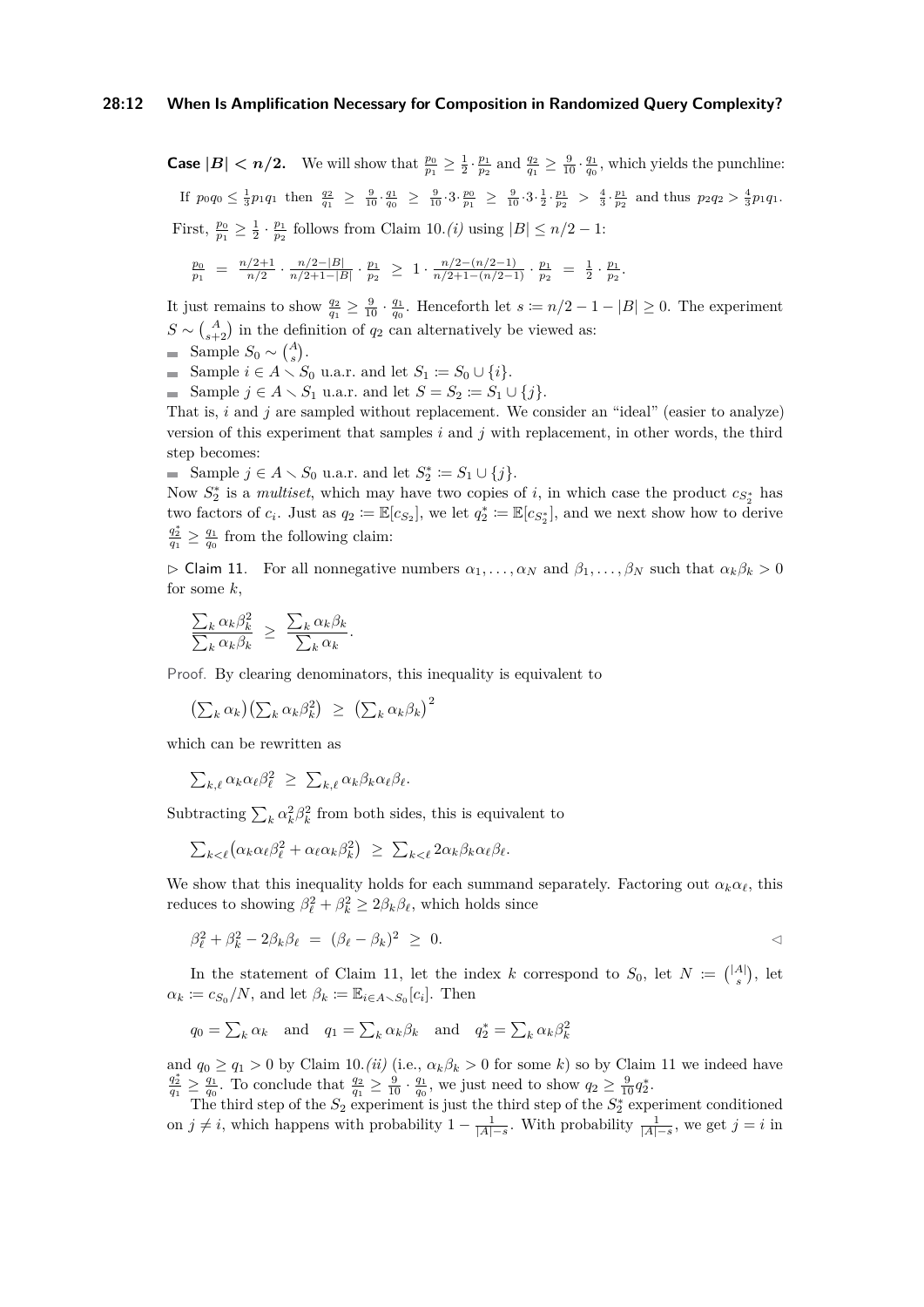the  $S_2^*$  experiment. If we condition on the latter event, it yields another experiment, whose result we call  $S_2^{\text{err}}$ , which is a multiset definitely containing two copies of *i*. Correspondingly we define  $q_2^{\text{err}} := \mathbb{E}[c_{S_2^{\text{err}}}]$  (with two factors of  $c_i$ ). Now we have

$$
q_2^* = \mathbb{P}[j \neq i] \cdot \mathbb{E}\left[c_{S_2^*} \middle| j \neq i\right] + \mathbb{P}[j = i] \cdot \mathbb{E}\left[c_{S_2^*} \middle| j = i\right] = \left(1 - \frac{1}{|A| - s}\right) \cdot q_2 + \frac{1}{|A| - s} \cdot q_2^{\text{err}} \leq q_2 + \frac{2}{n} \cdot q_2^{\text{err}}
$$

since  $|A| - s = (n - |B|) - (n/2 - 1 - |B|) = n/2 + 1 \ge n/2$ .

The  $S_2^{\text{err}}$  experiment can alternatively be viewed as:

Sample  $S_1 \sim {A \choose s+1}$ .

Sample  $i \in S_1$  u.a.r. and let  $S_2^{\text{err}} \coloneqq S_1 \cup \{i\}.$ 

This implies that  $q_2^{\text{err}} \leq q_1$  because the extra factor of  $c_i \leq 1$  cannot increase the expectation. By [Claim 10.](#page-10-0)*(ii)* we get  $q_2^{\text{err}} \le q_1 \le \sqrt{n} \cdot q_2$ . Combining, we have

 $q_2^* \leq q_2 + \frac{2}{n} \cdot \sqrt{n} \cdot q_2 = \left(1 + \frac{2}{\sqrt{n}}\right) q_2 \leq \frac{10}{9} q_2$ 

and thus  $q_2 \geq \frac{9}{10} q_2^*$  as desired. This concludes the proof of [Theorem 4.](#page-9-2)

## **4 Open questions**

<span id="page-12-0"></span>▶ **Open Question 12.** *Is there a total function g*:  $\{0,1\}$ <sup>*m*</sup> →  $\{0,1\}$  *such that* BPP(XOR ◦  $g^{(n)} \ge \Omega(n \log n \cdot \text{BPP}(g))$  *or*  $\text{BPP}(MAJ \circ g^{n}) \ge \Omega(n \log n \cdot \text{BPP}(g))$ ?

Since [Fact 9](#page-9-0) captures the only properties of  $g = \text{GAPOR}$  used in our proof of [Theorem 4,](#page-5-0) this provides a possible roadmap for confirming [Open Question 12:](#page-12-0) Just find a total function *g* satisfying properties similar to [Fact 9,](#page-9-0) enabling our proof of [Theorem 4](#page-5-0) to go through. However, such a *q* would need to have certificate complexity  $\omega(\text{BPP}(q))$ , and it remains a significant open problem to find any such total function  $g$  (the "pointer function" [\[19,](#page-14-10) [2\]](#page-13-12) and "cheat sheet" [\[1\]](#page-13-13) methods do not seem to work).

Another approach for confirming [Open Question 12](#page-12-0) would be to generalize the strong direct sum theorem from [\[7\]](#page-13-6) to show that  $BPP(XOR \circ g^n) \ge \Omega(n \cdot \overline{BPP}_{1/n}(g))$  or  $BPP(MAJ \circ g^n) \ge$  $\Omega(n \cdot \overline{BPP}_{1/n}(g))$  holds for all *g*. This would answer [Open Question 12](#page-12-0) in the affirmative, since [\[7\]](#page-13-6) designed a total function *g* satisfying  $\overline{BPP}_{1/n}(g) \ge \Omega(\text{RP}(g) \cdot \log n)$  using the "pointer" function" method. Compared to our approach from the previous paragraph, this approach involves less stringent requirements on *g*, which makes it easier to design *g* but harder to prove the composition lower bound.

▶ **Open Question 13.** *Is there a total function*  $f: \{0,1\}^n \to \{0,1\}$  *such that* BPP<sup>\*</sup> $(f)$  ≥  $\omega(\textsf{BPP}^{\dagger}(f))$  *(or similarly,*  $\textsf{BPP}(f \circ \textsf{GAPMAJ}^n) \geq \omega(\textsf{BPP}(f \circ \textsf{GAPOR}^n)))$ ?

It is not difficult to find such a *partial* function *f*. Namely, take any function  $f'$ :  $\{0,1\}^n \to$  $\{0,1\}$  such that BPP<sup>\*</sup> $(f') \geq \Omega(n \log n)$ , such as  $f' = XOR$  or  $f' = MAJ$ . Then take  $f = f' \circ \text{Whicm}^n$ , which has input length 2*n* (recall from [Subsection 1.1](#page-1-1) that given  $y \in \{0,1\}^2$ with the promise that *y* has Hamming weight 1, WHICH $(y)$  indicates the location of the unique 1 in *y*). A simple reduction shows  $BPP^*(f) \ge BPP^*(f')$ . However,  $BPP^{\dagger}(f) \le O(n)$ : For each block of 2 bits, we can repeatedly query both until one of them returns 1 (which takes  $O(1)$  queries in expectation). After doing this for all *n* blocks (which takes  $O(n)$  queries in expectation), we know for sure what the entire actual input is. By Markov's inequality, we can abort the execution after  $O(n)$  queries while introducing only a small constant error probability. (Intuitively, composition with Which preserves hardness for 2-sided noise but converts 1-sided noise to "0-sided noise", and no partial function needs  $\omega(n)$  queries in the setting of 0-sided noise.)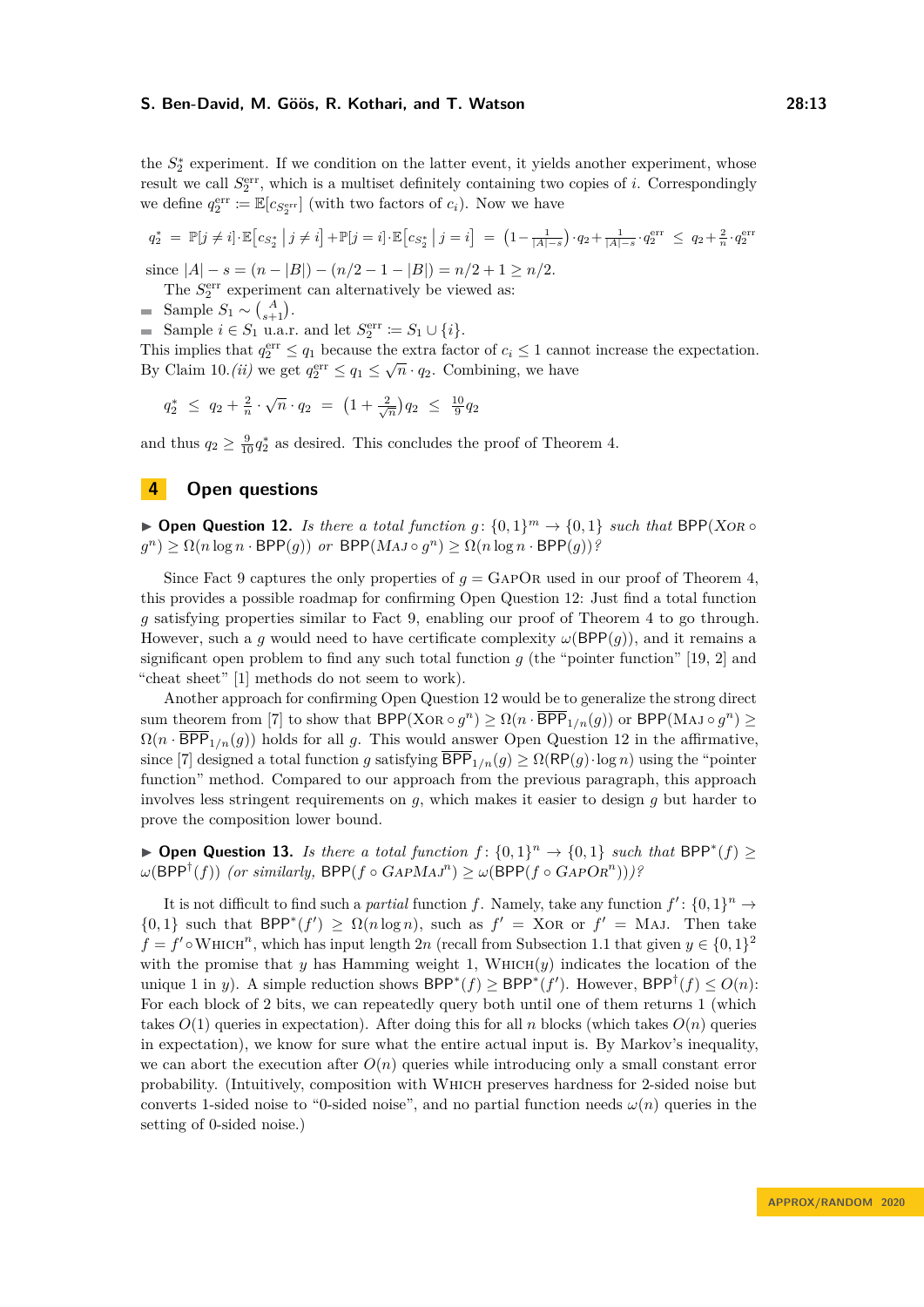## **28:14 When Is Amplification Necessary for Composition in Randomized Query Complexity?**

In communication (rather than query) complexity, somewhat analogous questions have been studied in specific contexts [\[24,](#page-14-11) [8,](#page-13-14) [26\]](#page-14-12). The proof of [Theorem 2](#page-3-0) also works for communication complexity. It would be interesting to develop analogues of [Theorem 3](#page-4-0) and [Theorem 4](#page-5-0) for communication complexity.

#### **References**

- <span id="page-13-13"></span>**1** Scott Aaronson, Shalev Ben-David, and Robin Kothari. Separations in query complexity using cheat sheets. In *Proceedings of the 48th Symposium on Theory of Computing (STOC)*, pages 863–876. ACM, 2016. [doi:10.1145/2897518.2897644](https://doi.org/10.1145/2897518.2897644).
- <span id="page-13-12"></span>**2** Andris Ambainis, Kaspars Balodis, Aleksandrs Belovs, Troy Lee, Miklos Santha, and Juris Smotrovs. Separations in query complexity based on pointer functions. *Journal of the ACM*, 64(5):32:1–32:24, 2017. [doi:10.1145/3106234](https://doi.org/10.1145/3106234).
- <span id="page-13-1"></span>**3** Anurag Anshu, Dmitry Gavinsky, Rahul Jain, Srijita Kundu, Troy Lee, Priyanka Mukhopadhyay, Miklos Santha, and Swagato Sanyal. A composition theorem for randomized query complexity. In *Proceedings of the 37th Conference on Foundations of Software Technology and Theoretical Computer Science (FSTTCS)*, pages 10:1–10:13. Schloss Dagstuhl, 2017. [doi:10.4230/LIPIcs.FSTTCS.2017.10](https://doi.org/10.4230/LIPIcs.FSTTCS.2017.10).
- <span id="page-13-3"></span>**4** Andrew Bassilakis, Andrew Drucker, Mika Göös, Lunjia Hu, Weiyun Ma, and Li-Yang Tan. The power of many samples in query complexity. In *Proceedings of the 47th International Colloquium on Automata, Languages, and Programming (ICALP)*. Schloss Dagstuhl, 2020. To appear.
- <span id="page-13-4"></span>**5** Shalev Ben-David and Eric Blais. A tight composition theorem for the randomized query complexity of partial functions. Technical Report 2002.10809, arXiv, 2020. [arXiv:2002.10809](http://arxiv.org/abs/2002.10809).
- <span id="page-13-2"></span>**6** Shalev Ben-David and Robin Kothari. Randomized query complexity of sabotaged and composed functions. *Theory of Computing*, 14(1):1–27, 2018. [doi:10.4086/toc.2018.v014a005](https://doi.org/10.4086/toc.2018.v014a005).
- <span id="page-13-6"></span>**7** Eric Blais and Joshua Brody. Optimal separation and strong direct sum for randomized query complexity. In *Proceedings of the 34th Computational Complexity Conference (CCC)*, pages 29:1–29:17. Schloss Dagstuhl, 2019. [doi:10.4230/LIPIcs.CCC.2019.29](https://doi.org/10.4230/LIPIcs.CCC.2019.29).
- <span id="page-13-14"></span>**8** Eric Blais, Joshua Brody, and Badih Ghazi. The information complexity of hamming distance. In *Proceedings of the 18th International Workshop on Randomization and Computation (RAN-DOM)*, pages 465–489. Schloss Dagstuhl, 2014. [doi:10.4230/LIPIcs.APPROX-RANDOM.2014.](https://doi.org/10.4230/LIPIcs.APPROX-RANDOM.2014.465) [465](https://doi.org/10.4230/LIPIcs.APPROX-RANDOM.2014.465).
- <span id="page-13-0"></span>**9** Harry Buhrman and Ronald de Wolf. Complexity measures and decision tree complexity: A survey. *Theoretical Computer Science*, 288(1):21–43, 2002. [doi:10.1016/S0304-3975\(01\)](https://doi.org/10.1016/S0304-3975(01)00144-X) [00144-X](https://doi.org/10.1016/S0304-3975(01)00144-X).
- <span id="page-13-10"></span>**10** Chris Cade. Post-selected classical query complexity. Technical report, arXiv, 2018. [arXiv:](http://arxiv.org/abs/1804.10010) [1804.10010](http://arxiv.org/abs/1804.10010).
- <span id="page-13-9"></span>**11** Chinmoy Dutta and Jaikumar Radhakrishnan. Lower bounds for noisy wireless networks using sampling algorithms. In *Proceedings of the 49th Symposium on Foundations of Computer Science (FOCS)*, pages 394–402. IEEE, 2008. [doi:10.1109/FOCS.2008.72](https://doi.org/10.1109/FOCS.2008.72).
- <span id="page-13-8"></span>**12** William Evans and Nicholas Pippenger. Average-case lower bounds for noisy Boolean decision trees. *SIAM*, 28(2):433–446, 1998. [doi:10.1137/S0097539796310102](https://doi.org/10.1137/S0097539796310102).
- <span id="page-13-7"></span>**13** Uriel Feige, Prabhakar Raghavan, David Peleg, and Eli Upfal. Computing with noisy information. *SIAM Journal on Computing*, 23(5):1001–1018, 1994. [doi:10.1137/S0097539791195877](https://doi.org/10.1137/S0097539791195877).
- <span id="page-13-5"></span>**14** Dmitry Gavinsky, Troy Lee, Miklos Santha, and Swagato Sanyal. A composition theorem for randomized query complexity via max-conflict complexity. In *Proceedings of the 46th International Colloquium on Automata, Languages, and Programming (ICALP)*, pages 64:1– 64:13. Schloss Dagstuhl, 2019. [doi:10.4230/LIPIcs.ICALP.2019.64](https://doi.org/10.4230/LIPIcs.ICALP.2019.64).
- <span id="page-13-11"></span>**15** Dmitry Gavinsky and Shachar Lovett. En route to the log-rank conjecture: New reductions and equivalent formulations. In *Proceedings of the 41st International Colloquium on Automata, Languages, and Programming (ICALP)*, pages 514–524. Springer, 2014. [doi:10.1007/978-3-662-43948-7\\_43](https://doi.org/10.1007/978-3-662-43948-7_43).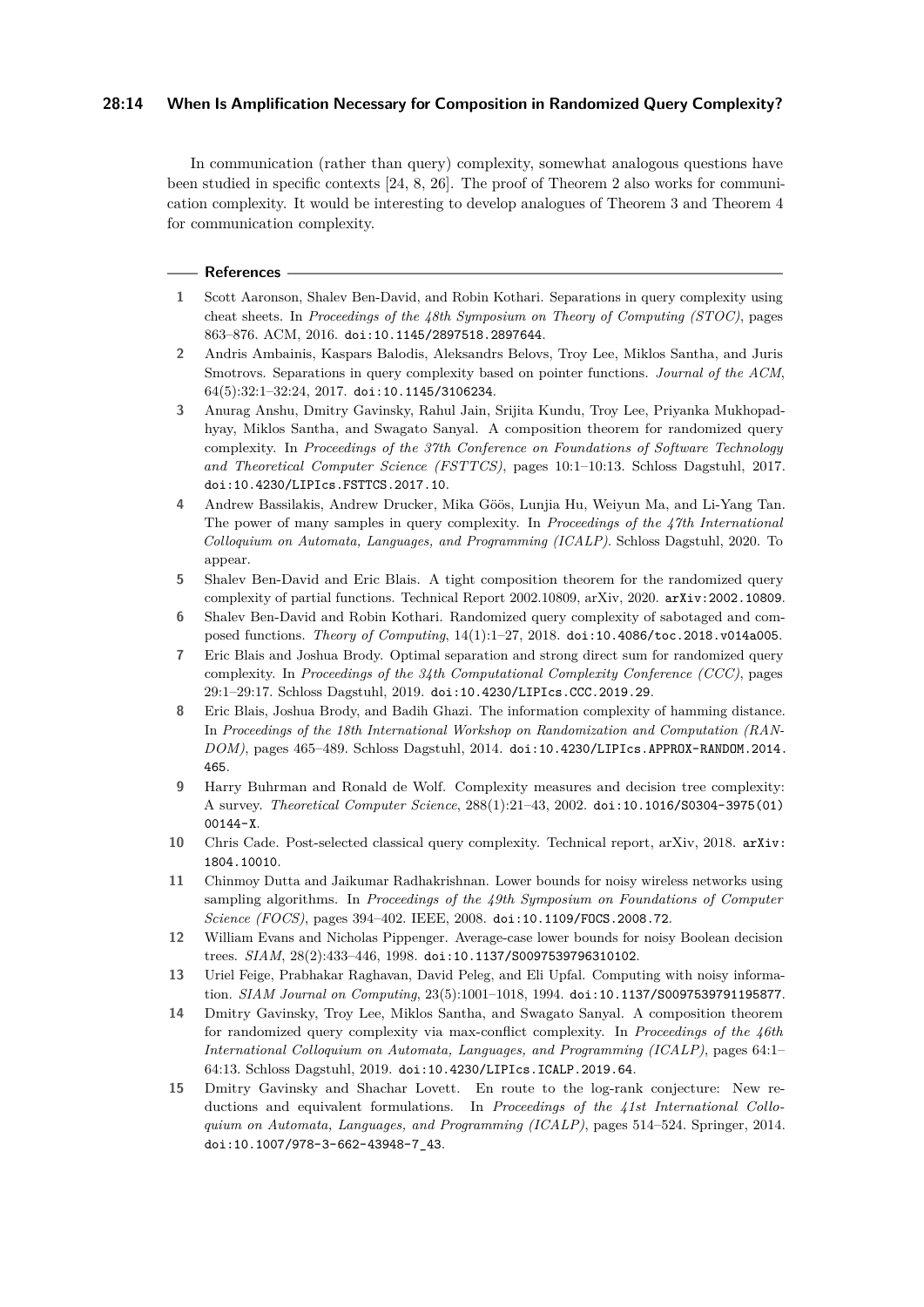- <span id="page-14-0"></span>**16** Mika Göös and T. S. Jayram. A composition theorem for conical juntas. In *Proceedings of the 31st Computational Complexity Conference (CCC)*, pages 5:1–5:16. Schloss Dagstuhl, 2016. [doi:10.4230/LIPIcs.CCC.2016.5](https://doi.org/10.4230/LIPIcs.CCC.2016.5).
- <span id="page-14-2"></span>**17** Mika Göös, T. S. Jayram, Toniann Pitassi, and Thomas Watson. Randomized communication vs. partition number. *ACM Transactions on Computation Theory*, 10(1):4:1–4:20, 2018. [doi:10.1145/3170711](https://doi.org/10.1145/3170711).
- <span id="page-14-7"></span>**18** Mika Göös, Shachar Lovett, Raghu Meka, Thomas Watson, and David Zuckerman. Rectangles are nonnegative juntas. *SIAM Journal on Computing*, 45(5):1835–1869, 2016. [doi:10.1137/](https://doi.org/10.1137/15M103145X) [15M103145X](https://doi.org/10.1137/15M103145X).
- <span id="page-14-10"></span>**19** Mika Göös, Toniann Pitassi, and Thomas Watson. Deterministic communication vs. partition number. *SIAM Journal on Computing*, 47(6):2435–2450, 2018. [doi:10.1137/16M1059369](https://doi.org/10.1137/16M1059369).
- <span id="page-14-5"></span>**20** Navin Goyal and Michael Saks. Rounds vs. queries tradeoff in noisy computation. *Theory of Computing*, 6(1):113–134, 2010. [doi:10.4086/toc.2010.v006a006](https://doi.org/10.4086/toc.2010.v006a006).
- <span id="page-14-1"></span>**21** Rahul Jain, Hartmut Klauck, and Miklos Santha. Optimal direct sum results for deterministic and randomized decision tree complexity. *Information Processing Letters*, 110(20):893–897, 2010. [doi:10.1016/j.ipl.2010.07.020](https://doi.org/10.1016/j.ipl.2010.07.020).
- <span id="page-14-8"></span>**22** Jedrzej Kaniewski, Troy Lee, and Ronald de Wolf. Query complexity in expectation. In *Proceedings of the 42nd International Colloquium on Automata, Languages, and Programming (ICALP)*, pages 761–772. Springer, 2015. [doi:10.1007/978-3-662-47672-7\\_62](https://doi.org/10.1007/978-3-662-47672-7_62).
- <span id="page-14-3"></span>**23** Claire Kenyon and Valerie King. On Boolean decision trees with faulty nodes. *Random Structures and Algorithms*, 5(3):453–464, 1994. [doi:10.1002/rsa.3240050306](https://doi.org/10.1002/rsa.3240050306).
- <span id="page-14-11"></span>**24** Marco Molinaro, David Woodruff, and Grigory Yaroslavtsev. Beating the direct sum theorem in communication complexity with implications for sketching. In *Proceedings of the 24th Symposium on Discrete Algorithms*, pages 1738–1756. ACM-SIAM, 2013. [doi:10.1137/1.](https://doi.org/10.1137/1.9781611973105.125) [9781611973105.125](https://doi.org/10.1137/1.9781611973105.125).
- <span id="page-14-4"></span>**25** Ilan Newman. Computing in fault tolerant broadcast networks and noisy decision trees. *Random Structures and Algorithms*, 34(4):478–501, 2009. [doi:10.1002/rsa.20240](https://doi.org/10.1002/rsa.20240).
- <span id="page-14-12"></span>**26** Mert Saglam. Near log-convexity of measured heat in (discrete) time and consequences. In *Proceedings of the 59th Symposium on Foundations of Computer Science (FOCS)*, pages 967–978. IEEE, 2018. [doi:10.1109/FOCS.2018.00095](https://doi.org/10.1109/FOCS.2018.00095).
- <span id="page-14-9"></span>**27** Alexander Sherstov. Making polynomials robust to noise. *Theory of Computing*, 9:593–615, 2013. [doi:10.4086/toc.2013.v009a018](https://doi.org/10.4086/toc.2013.v009a018).

## <span id="page-14-6"></span>**A Proof of [Theorem 2:](#page-3-0) Or never necessitates amplification**

For completeness, we provide a self-contained proof that  $BPP^*(OR) \leq O(n)$ , using the following standard fact about random walks ("the drunkard at the cliff").

<span id="page-14-13"></span>I **Lemma 14.** *Consider a random walk on the integers that begins at* 0 *and in each step moves right* (+1) *with probability p* and moves left (−1) *with probability*  $1 - p$ *.* 

- (i) If  $p < 1/2$  then the expected time at which the walk first visits  $-1$  is  $1/(1-2p)$ .
- (ii) *If*  $p > 1/2$  *then the probability that the walk ever visits* −1 *is*  $(1 p)/p$ *.*

**Proof of [Lemma 14.](#page-14-13)** *(i)*: If random variable *X* represents the time at which the walk first visits  $-1$ , then its expectation satisfies  $\mathbb{E}[X] = 1 + p \cdot 2\mathbb{E}[X]$  since after the first step, it either is already at  $-1$ , or is at  $+1$  in which case to reach  $-1$  it must first get back to 0 ( $\mathbb{E}[X]$ ) expected time) then from there get to  $-1$  (another  $\mathbb{E}[X]$  expected time). This equation has a unique solution  $\mathbb{E}[X] = 1/(1-2p) < \infty$ .

*(ii)*: If event *E* represents the walk ever visiting  $-1$ , then its probability satisfies  $\mathbb{P}[E] =$  $(1-p) \cdot 1 + p \cdot \mathbb{P}[E]^2$  since after the first step, it either is already at  $-1$ , or is at  $+1$  in which case to reach  $-1$  it must first get back to 0 (probability  $\mathbb{P}[E]$ ) then from there get to  $-1$ (again probability  $\mathbb{P}[E]$ ). This equation has two solutions  $\mathbb{P}[E] \in \{(1-p)/p, 1\}$ . To rule out